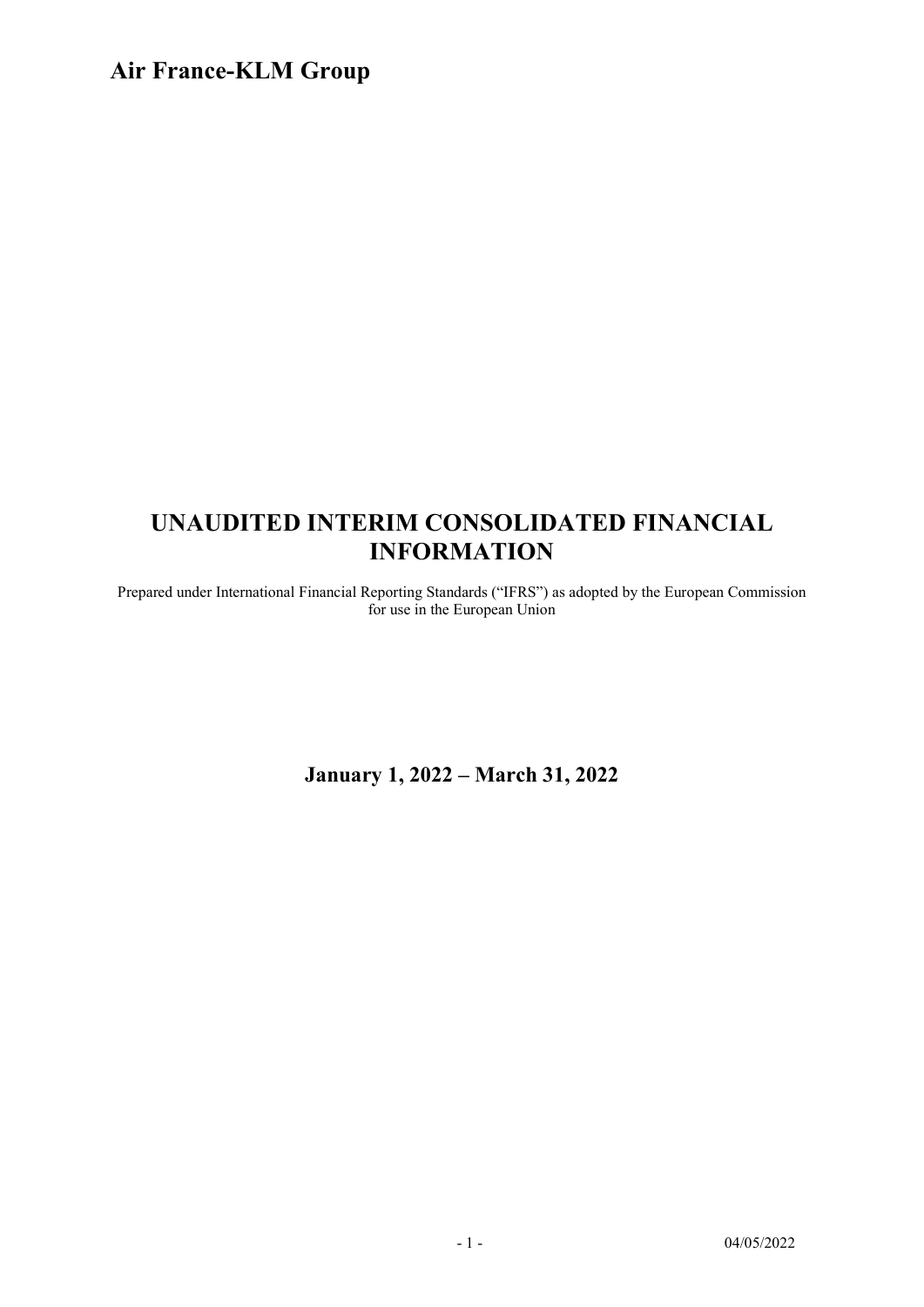### **Table of contents**

| CONSOLIDATED STATEMENT OF RECOGNIZED INCOME AND EXPENSES (unaudited) 4-          |  |
|----------------------------------------------------------------------------------|--|
|                                                                                  |  |
| CONSOLIDATED STATEMENT OF CHANGES IN STOCKHOLDERS' EQUITY (unaudited)  - 7 -     |  |
|                                                                                  |  |
|                                                                                  |  |
|                                                                                  |  |
|                                                                                  |  |
|                                                                                  |  |
|                                                                                  |  |
|                                                                                  |  |
|                                                                                  |  |
|                                                                                  |  |
|                                                                                  |  |
|                                                                                  |  |
|                                                                                  |  |
|                                                                                  |  |
|                                                                                  |  |
|                                                                                  |  |
| 9. SALES OF AERONAUTICAL ASSETS AND OTHER NON-CURRENT INCOME AND EXPENSES.- 20 - |  |
| 10. NET COST OF FINANCIAL DEBT AND OTHER FINANCIAL INCOME AND EXPENSES- 21 -     |  |
|                                                                                  |  |
|                                                                                  |  |
|                                                                                  |  |
|                                                                                  |  |
|                                                                                  |  |
|                                                                                  |  |
|                                                                                  |  |
|                                                                                  |  |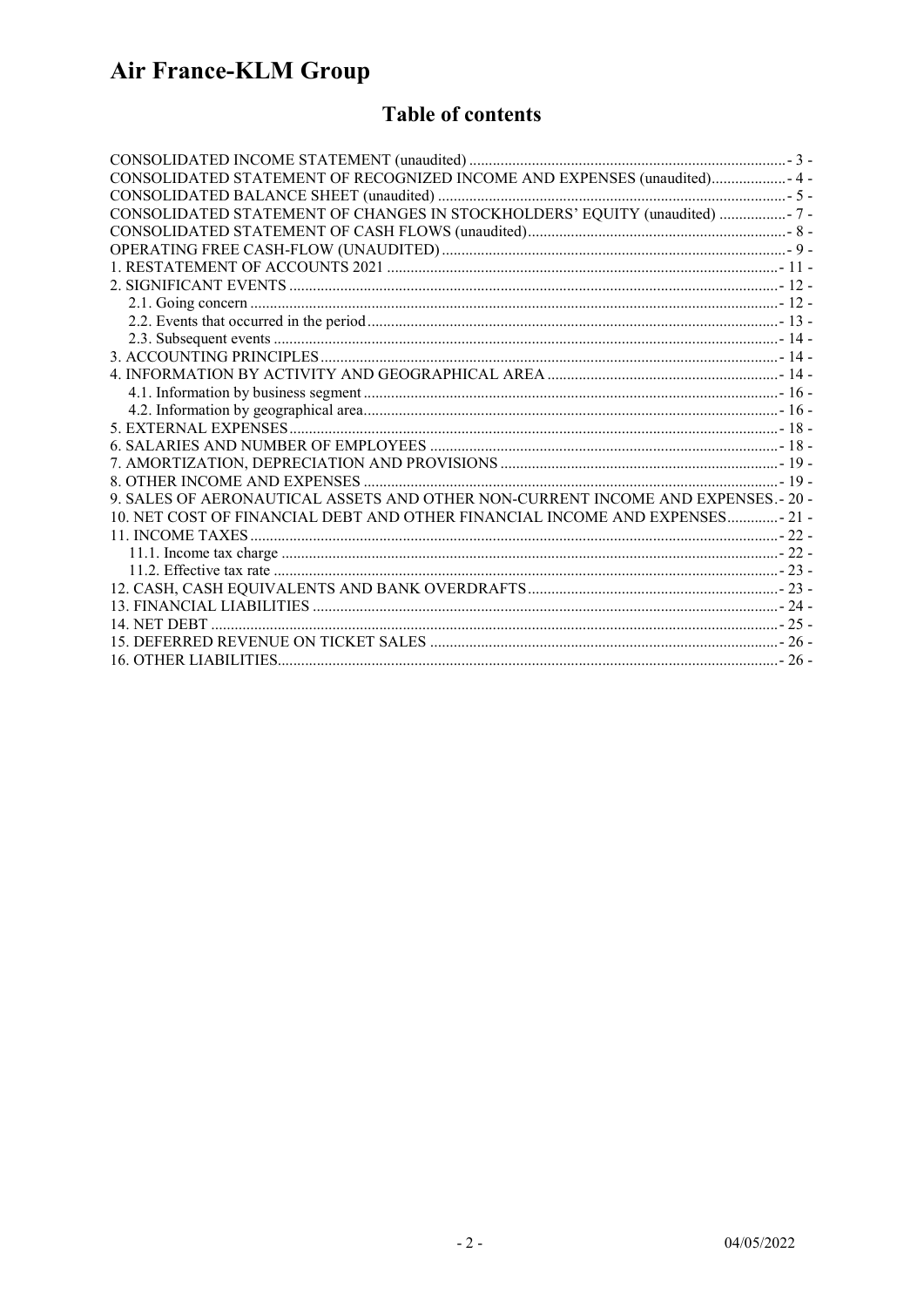| In $\epsilon$ millions                                           |                  |         |                                 |
|------------------------------------------------------------------|------------------|---------|---------------------------------|
| Period from January 1 to March 31                                | <b>Notes</b>     | 2022    | 2021<br>restated <sup>(1)</sup> |
| <b>Revenues</b>                                                  | 4                | 4,445   | 2,161                           |
| External expenses                                                | 5                | (2,909) | (1,698)                         |
| Salaries and related costs                                       | 6                | (1,522) | (1,167)                         |
| Taxes other than income taxes                                    |                  | (47)    | (41)                            |
| Other income and expenses                                        | 8                | 254     | 117                             |
| <b>EBITDA</b>                                                    |                  | 221     | (628)                           |
| Amortization, depreciation and provisions                        | $\overline{7}$   | (571)   | (552)                           |
| Income from current operations                                   |                  | (350)   | (1,180)                         |
| Sales of aircraft equipment                                      | $\boldsymbol{g}$ |         | (3)                             |
| Other non-current income and expenses                            | 9                | (6)     | (4)                             |
| Income from operating activities                                 |                  | (356)   | (1,187)                         |
| Cost of financial debt                                           | 10               | (141)   | (189)                           |
| Income from cash and cash equivalents                            | 10               | (2)     | 1                               |
| Net cost of financial debt                                       |                  | (143)   | (188)                           |
| Other financial income and expenses                              | 10               | (47)    | (90)                            |
| <b>Income before tax</b>                                         |                  | (546)   | (1, 465)                        |
| Income taxes                                                     | 11               | (4)     | (11)                            |
| Net income of consolidated companies                             |                  | (550)   | (1, 476)                        |
| Share of profits (losses) of associates                          |                  | (2)     | (7)                             |
| Net income from continuing operations                            |                  | (552)   | (1, 483)                        |
| Net income for the period                                        |                  | (552)   | (1, 483)                        |
| Non-controlling interests                                        |                  |         | (1)                             |
| Net income - Group part                                          |                  | (552)   | (1, 482)                        |
| Earnings per share – Equity holders of Air France-KLM (in euros) |                  |         |                                 |
| - basic                                                          |                  | (0.94)  | (3.46)                          |
| - diluted                                                        |                  | (0.94)  | (3.46)                          |

# CONSOLIDATED INCOME STATEMENT (unaudited)

The accompanying notes are an integral part of this interim consolidated financial information.

 $(1)$  See note 1 in notes to the consolidated financial statements.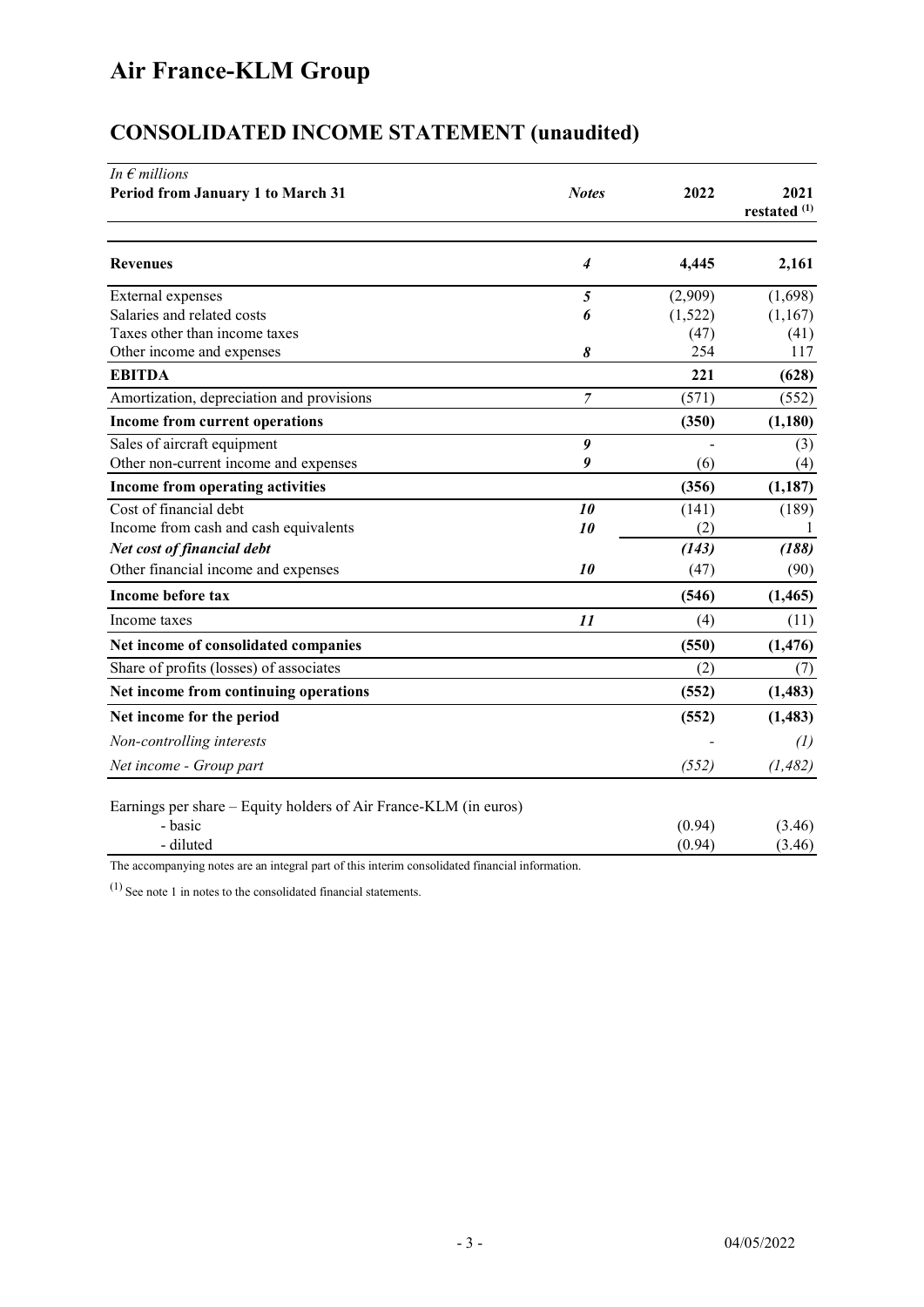### CONSOLIDATED STATEMENT OF RECOGNIZED INCOME AND EXPENSES (unaudited)

| In $\epsilon$ millions                                                                                                    |                |                                 |
|---------------------------------------------------------------------------------------------------------------------------|----------------|---------------------------------|
| Period from January 1 to March 31                                                                                         | 2022           | 2021<br>restated <sup>(1)</sup> |
|                                                                                                                           |                |                                 |
| Net income for the period                                                                                                 | (552)          | (1, 483)                        |
| Cash flow hedges and cost of hedging                                                                                      |                |                                 |
| Effective portion of changes in fair value hedge and cost of hedging recognized<br>directly in other comprehensive income | 423            | 114                             |
| Change in fair value and cost of hedging transferred to profit or loss                                                    | (238)          | 9                               |
| Currency translation adjustment                                                                                           | 4              | 1                               |
| Deferred tax on items of comprehensive income that will be reclassified to<br>profit or loss                              | (49)           | (33)                            |
| Total of other comprehensive income that will be reclassified to profit or loss                                           | 140            | 91                              |
| Remeasurements of defined benefit pension plans                                                                           | 19             | 420                             |
| Fair value of equity instruments revalued through OCI                                                                     | 3              | (3)                             |
| Deferred tax on items of comprehensive income that will not be reclassified to<br>profit or loss                          | (10)           | (100)                           |
| Total of other comprehensive income that will not be reclassified to profit or<br>loss                                    | <i>12</i>      | 317                             |
| Total of other comprehensive income, after tax                                                                            | 152            | 408                             |
| <b>Recognized income and expenses</b><br>- Equity holders of Air France-KLM                                               | (400)<br>(400) | (1,075)<br>(1,075)              |

The accompanying notes are an integral part of this interim consolidated financial information.

(1) See note 1 in notes to the consolidated financial statements.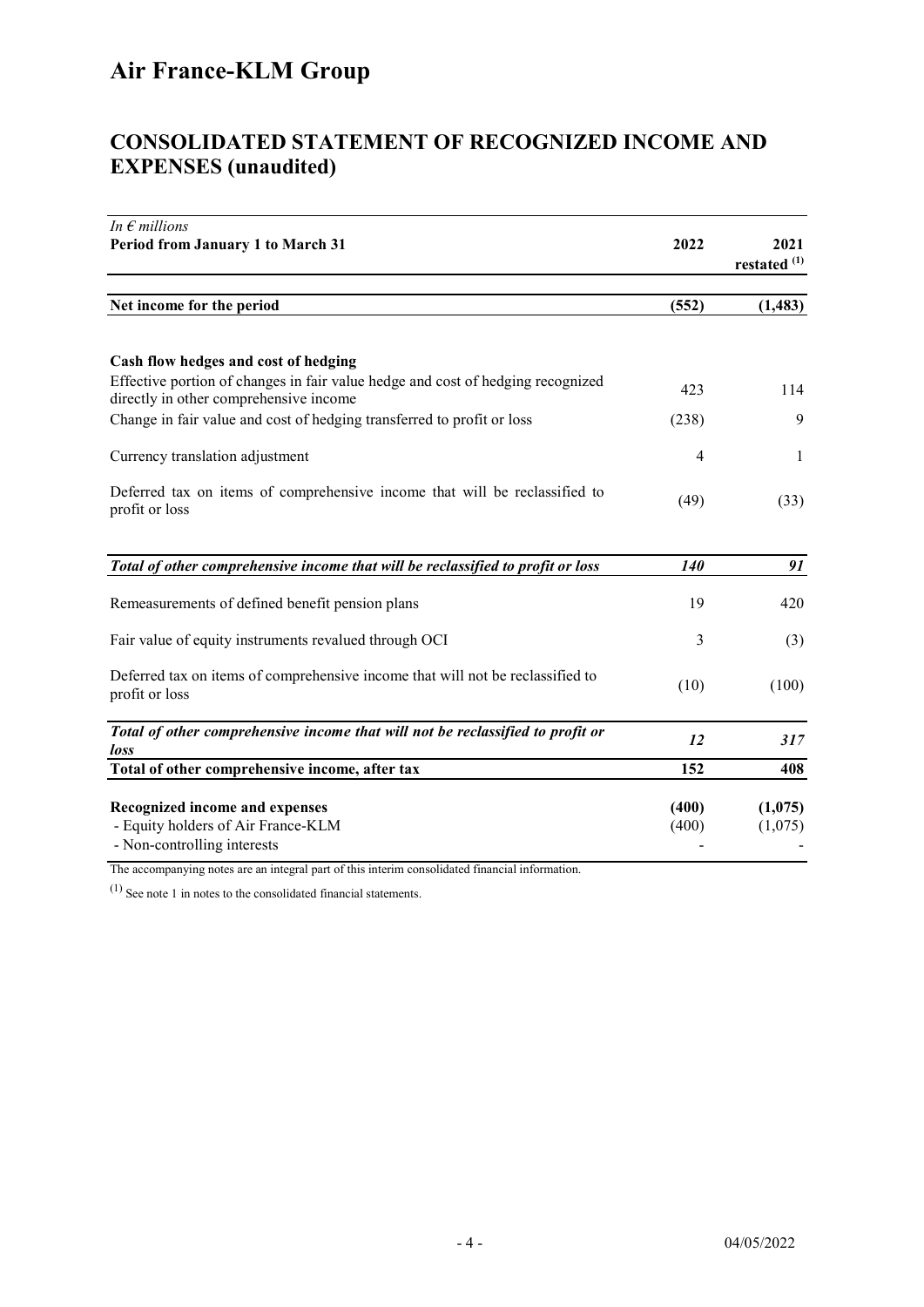| <b>CONSOLIDATED BALANCE SHEET (unaudited)</b> |  |
|-----------------------------------------------|--|
|-----------------------------------------------|--|

| <b>Assets</b>                            |              | March 31, | December 31, |
|------------------------------------------|--------------|-----------|--------------|
| In $\epsilon$ millions                   | <b>Notes</b> | 2022      | 2021         |
|                                          |              |           |              |
| Goodwill                                 |              | 222       | 222          |
| Intangible assets                        |              | 1,251     | 1,235        |
| Flight equipment                         |              | 10,537    | 10,466       |
| Other property, plant and equipment      |              | 1,378     | 1,402        |
| Right-of-use assets                      |              | 5,205     | 5,148        |
| Investments in equity associates         |              | 107       | 109          |
| Other non-current financial assets       |              | 1,026     | 951          |
| Non-current derivatives financial assets |              | 190       | 143          |
| Deferred tax assets                      |              | 223       | 278          |
| <b>Total non-current assets</b>          |              | 20,139    | 19,954       |
| Assets held for sale                     |              | 76        | 74           |
| Other current financial assets           |              | 487       | 484          |
| Current derivatives financial assets     |              | 747       | 469          |
| Inventories                              |              | 620       | 567          |
| Trade receivables                        |              | 1,952     | 1,511        |
| Other current assets                     |              | 1,126     | 966          |
| Cash and cash equivalents                | 12           | 7,219     | 6,658        |
| <b>Total current assets</b>              |              | 12,227    | 10,729       |
| <b>Total assets</b>                      |              | 32,366    | 30,683       |

The accompanying notes are an integral part of this interim consolidated financial information.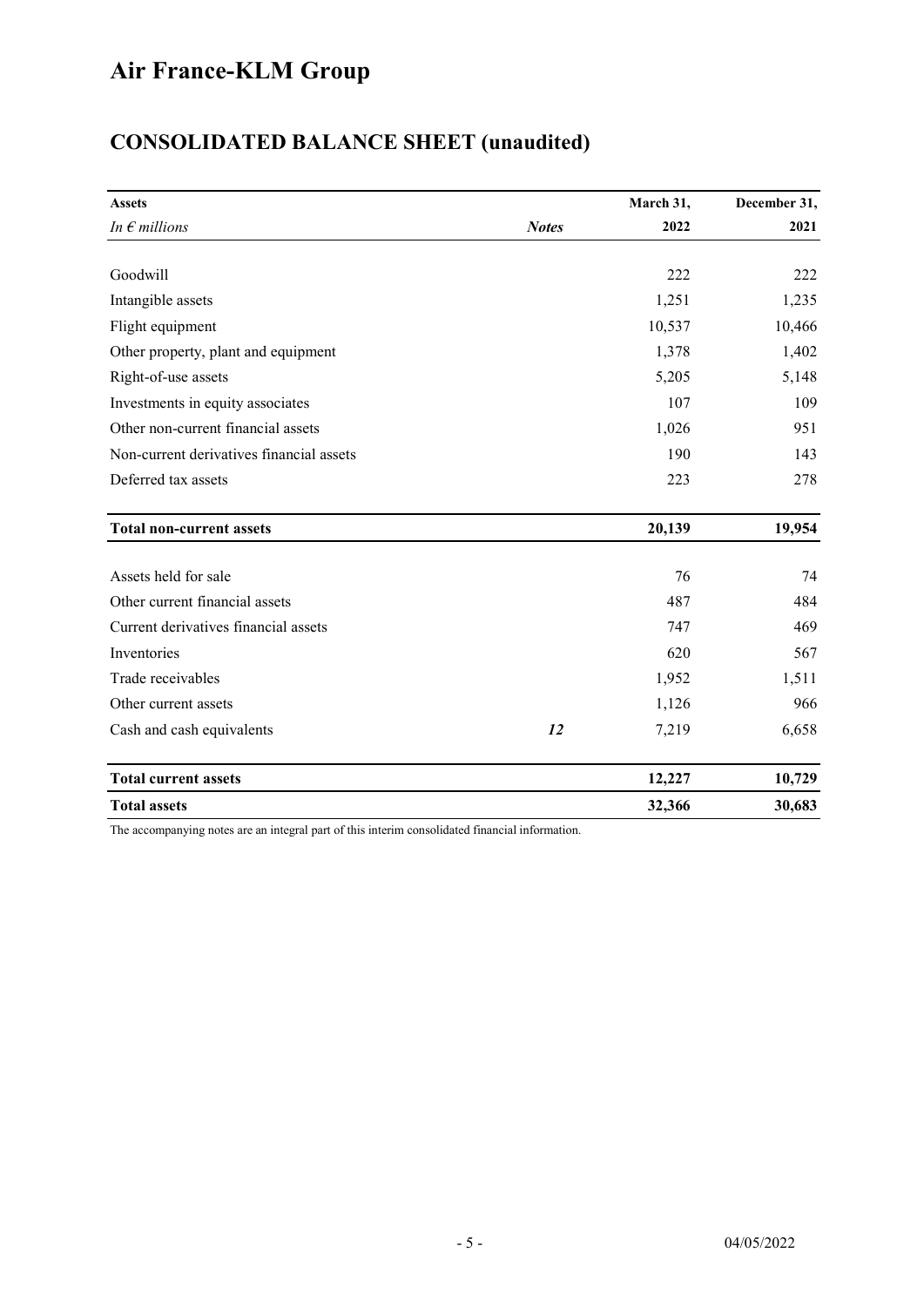# CONSOLIDATED BALANCE SHEET (unaudited) (continued)

| Liabilities and equity                                             |              | March 31,   | December 31, |
|--------------------------------------------------------------------|--------------|-------------|--------------|
| In $\epsilon$ millions                                             | <b>Notes</b> | 2022        | 2021         |
|                                                                    |              |             |              |
| Issued capital                                                     |              | 643         | 643          |
| Additional paid-in capital                                         |              | 4,949       | 4,949        |
| Treasury shares                                                    |              | (25)        | (25)         |
| Perpetual bonds                                                    |              | 3,205       | 3,151        |
| Reserves and retained earnings                                     |              | (12,996)    | (12, 542)    |
| Equity attributable to equity holders of Air France-<br><b>KLM</b> |              | (4,224)     | (3, 824)     |
| Non-controlling interests                                          |              | $\,$ 8 $\,$ | 8            |
| <b>Total equity</b>                                                |              | (4,216)     | (3, 816)     |
| Pension provisions                                                 |              | 1,937       | 1,939        |
| Non-current return obligation liability and other                  |              |             |              |
| provisions                                                         |              | 4,100       | 4,055        |
| Non-current financial liabilities                                  | 13           | 11,438      | 11,274       |
| Non-current lease debt                                             |              | 3,021       | 2,924        |
| Non-current derivatives financial liabilities                      |              | 11          | 25           |
| Deferred tax liabilities                                           |              | 4           | -1           |
| Other non-current liabilities                                      | 16           | 2,538       | 2,555        |
| <b>Total non-current liabilities</b>                               |              | 23,049      | 22,773       |
|                                                                    |              |             |              |
| Current return obligation liability and other provisions           |              | 851         | 885          |
| Current financial liabilities                                      | 13           | 1,068       | 1,215        |
| Current lease debt                                                 |              | 826         | 825          |
| Current derivatives financial liabilities                          |              | 37          | 46           |
| Trade payables                                                     |              | 2,329       | 1,850        |
| Deferred revenue on ticket sales                                   | 15           | 3,903       | 2,644        |
| Frequent flyer programs                                            |              | 873         | 888          |
| Other current liabilities                                          | 16           | 3,643       | 3,369        |
| <b>Bank</b> overdrafts                                             | 12           | 3           | 4            |
| <b>Total current liabilities</b>                                   |              | 13,533      | 11,726       |
| <b>Total liabilities</b>                                           |              | 36,582      | 34,499       |
| <b>Total equity and liabilities</b>                                |              | 32,366      | 30,683       |

The accompanying notes are an integral part of this interim consolidated financial information.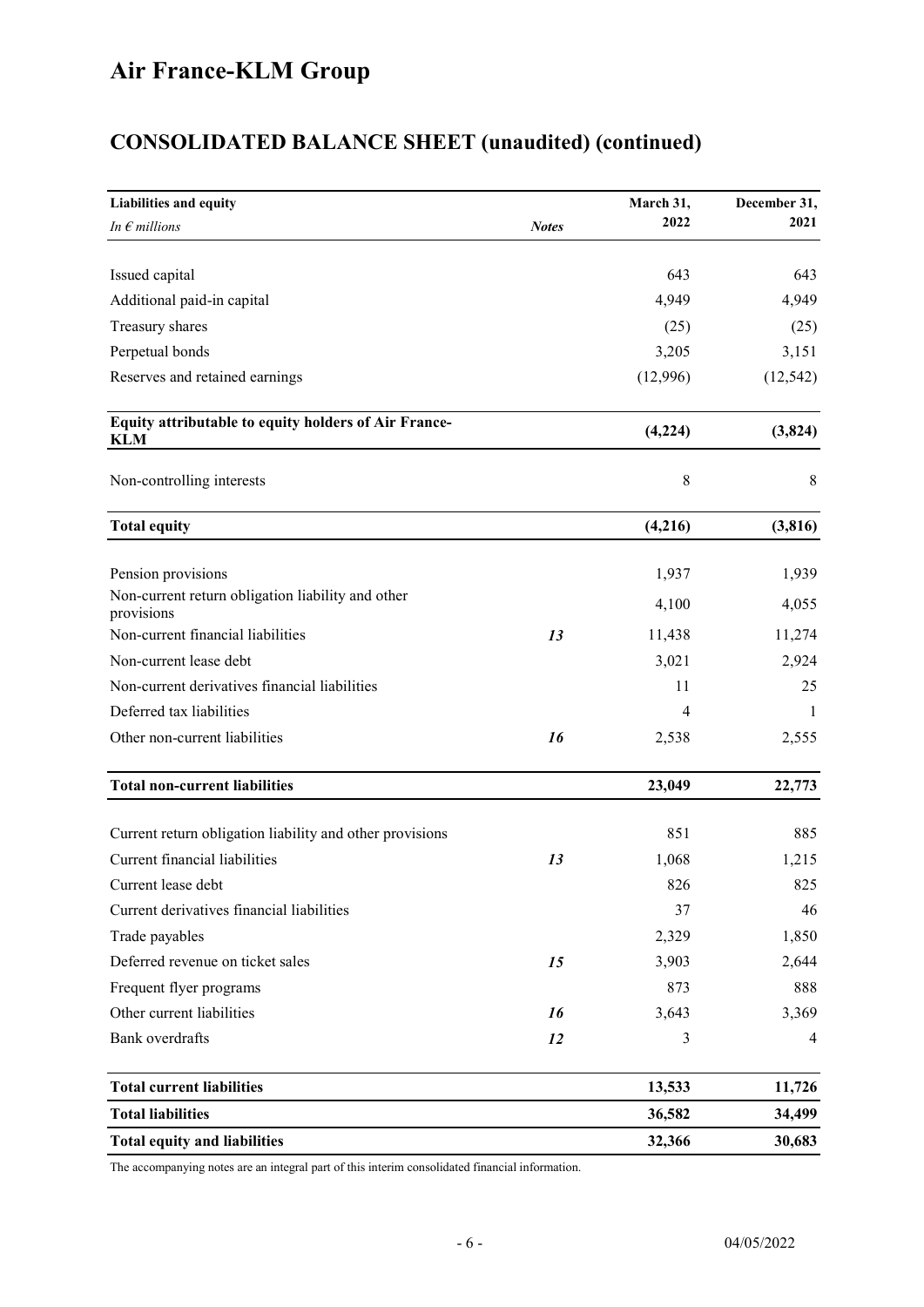### CONSOLIDATED STATEMENT OF CHANGES IN STOCKHOLDERS' EQUITY (unaudited)

| In $\epsilon$ millions                     | Number of<br>shares | <b>Issued</b><br>capital | Additional<br>paid-in<br>capital | Treasury<br>shares | Perpetual                | <b>Reserves and</b><br>retained<br>earnings | Equity<br>attributable<br>to holders of<br>Air France-<br><b>KLM</b> | Non-<br>controlling<br>interests | <b>Total</b><br>equity |
|--------------------------------------------|---------------------|--------------------------|----------------------------------|--------------------|--------------------------|---------------------------------------------|----------------------------------------------------------------------|----------------------------------|------------------------|
| December 31, 2020                          | 428,634,035         | 429                      | 4,139                            | (25)               | $\overline{\phantom{a}}$ | (9,970)                                     | (5, 427)                                                             | 9                                | (5, 418)               |
| Change in accounting policy                |                     |                          |                                  |                    |                          | 76                                          | 76                                                                   |                                  | 76                     |
| January 1, 2021- Restated <sup>(1)</sup>   | 428,634,035         | 429                      | 4,139                            | (25)               |                          | (9,894)                                     | (5,351)                                                              | 9                                | (5,342)                |
| Other comprehensive income                 |                     |                          |                                  |                    |                          | 407                                         | 407                                                                  | 1                                | 408                    |
| Net result for the period                  |                     |                          |                                  |                    |                          | (1,482)                                     | (1, 482)                                                             | (1)                              | (1,483)                |
| Total of income and expenses<br>recognized |                     |                          |                                  |                    |                          | (1,075)                                     | (1,075)                                                              |                                  | (1,075)                |
| Other                                      |                     | ٠                        | ۰                                |                    |                          | (1)                                         | (1)                                                                  | ۰                                | (1)                    |
| March 31, 2021 - Restated $^{(1)}$         | 428,634,035         | 429                      | 4.139                            | (25)               | $\overline{\phantom{0}}$ | (10,970)                                    | (6, 427)                                                             | 9                                | (6, 418)               |
| December 31, 2021                          | 642,634,034         | 643                      | 4,949                            | (25)               | 3,151                    | (12, 542)                                   | (3,824)                                                              | 8                                | (3,816)                |
| Other comprehensive income                 |                     |                          |                                  |                    |                          | 152                                         | 152                                                                  |                                  | 152                    |
| Net result for the period                  |                     |                          |                                  |                    |                          | (552)                                       | (552)                                                                | ۰                                | (552)                  |
| Total of income and expenses<br>recognized |                     |                          |                                  |                    |                          | (400)                                       | (400)                                                                |                                  | (400)                  |
| Coupons on perpetual                       |                     |                          |                                  |                    | 54                       | (54)                                        |                                                                      |                                  |                        |
| March 31, 2022                             | 642, 634, 034       | 643                      | 4.949                            | (25)               | 3,205                    | (12,996)                                    | (4,224)                                                              | 8                                | (4,216)                |

The accompanying notes are an integral part of this interim consolidated financial information.

(1) See note 1 in notes to the consolidated financial statements.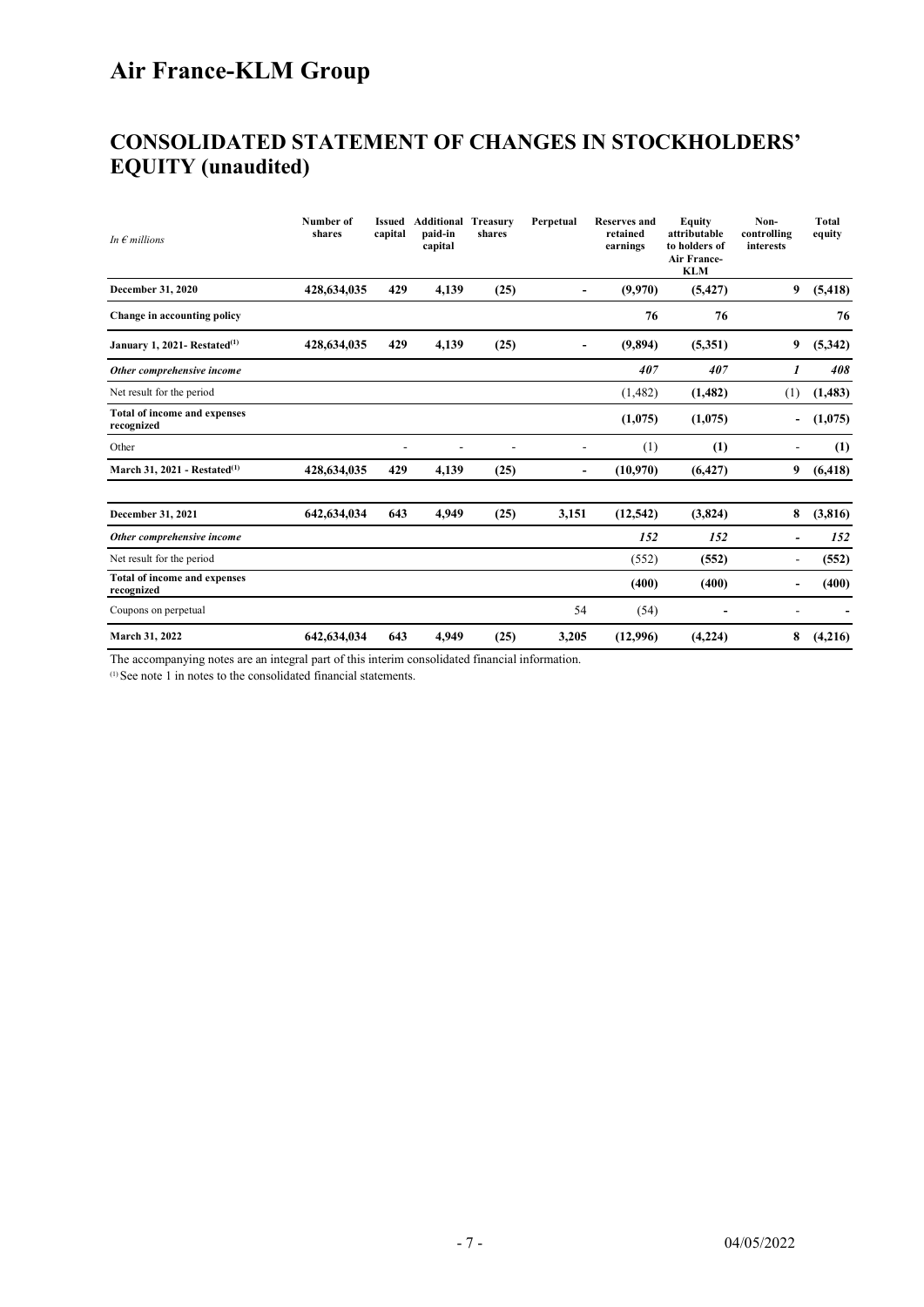# CONSOLIDATED STATEMENT OF CASH FLOWS (unaudited)

| Period from January 1 to March 31<br>In $\epsilon$ millions                      | <b>Notes</b> | 2022         | 2021<br>restated <sup>(1)</sup> |
|----------------------------------------------------------------------------------|--------------|--------------|---------------------------------|
| Net income from continuing operations                                            |              | (552)        | (1, 483)                        |
| Amortization, depreciation and operating provisions                              |              | 571          | 553                             |
| Financial provisions                                                             |              | 35           | 27                              |
| Loss (gain) on disposals of tangible and intangible assets                       |              |              | 3                               |
| Derivatives - non monetary result                                                |              | (5)          | (41)                            |
| Unrealized foreign exchange gains and losses, net                                |              | 31           | 125                             |
| Impairment                                                                       |              | 5            | 8                               |
| Other non-monetary items                                                         |              | (32)         | 4                               |
| Share of (profits) losses of associates                                          |              | 2            | 7                               |
| Deferred taxes                                                                   |              | $\mathbf{1}$ | 7                               |
| <b>Financial capacity</b>                                                        |              | 56           | (790)                           |
| (Increase) / decrease in inventories                                             |              | (48)         | 8                               |
| (Increase) / decrease in trade receivables                                       |              | (411)        | (72)                            |
| Increase / (decrease) in trade payables                                          |              | 492          | (85)                            |
| Increase / (decrease) in advanced ticket sales                                   |              | 1,245        | (153)                           |
| Change in other receivables and payables                                         |              | 47           | 210                             |
| Change in working capital requirement                                            |              | 1,325        | (92)                            |
| Net cash flow from operating activities (A)                                      |              | 1,381        | (882)                           |
| Acquisition of subsidiaries, of shares in non-controlled entities                |              |              | (4)                             |
| Purchase of property plant and equipment and intangible assets (B)               |              | (704)        | (466)                           |
| Proceeds on disposal of property plant and equipment and intangible assets (C)   |              | 171          | 220                             |
| Decrease (increase) in net investments, more than 3 months                       |              | 5            | -1                              |
| Net cash flow used in investing activities                                       |              | (528)        | (249)                           |
| Issuance of debt                                                                 | 13           | 291          | 302                             |
| Repayment on debt                                                                | 13           | (304)        | (331)                           |
| Payments on lease debts (D)                                                      |              | (218)        | (216)                           |
| New loans                                                                        |              | (87)         | (18)                            |
| Repayment on loans                                                               |              | 22           | 20                              |
| Net cash flow from financing activities                                          |              | (296)        | (243)                           |
| Effect of exchange rate on cash and cash equivalents and bank overdrafts (net of |              | 5            | 7                               |
| cash acquired or sold)                                                           |              |              |                                 |
| Change in cash and cash equivalents and bank overdrafts                          |              | 562          | (1, 367)                        |
| Cash and cash equivalents and bank overdrafts at beginning of period             | 12           | 6,654        | 6,422                           |
| Cash and cash equivalents and bank overdrafts at end of period                   | 12           | 7,216        | 5,055                           |

The accompanying notes are an integral part of this interim consolidated financial information.

(1) See note 1 in notes to the consolidated financial statements.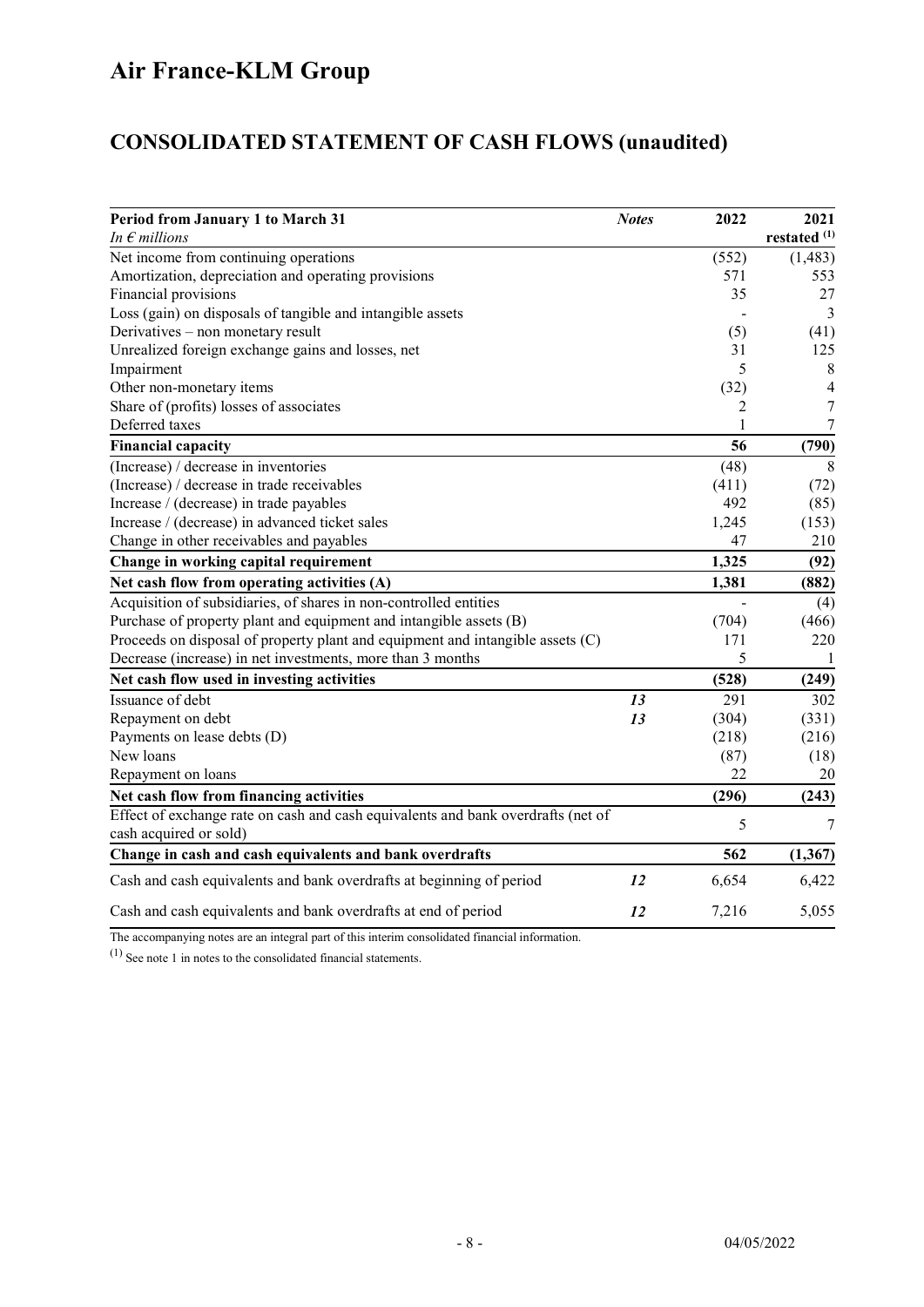# OPERATING FREE CASH-FLOW (UNAUDITED)

| <b>Period from January 1 to March 31</b>                                      | <b>Notes</b>     | 2022  | 2021     |
|-------------------------------------------------------------------------------|------------------|-------|----------|
| in $\epsilon$ millions                                                        |                  |       |          |
| Net cash flow from operating activities                                       | $\boldsymbol{A}$ | 1,381 | (882)    |
| Purchase of property plant and equipment and intangible assets                | B                | (704) | (466)    |
| Proceeds on disposal of property plant and equipment and intangible<br>assets | $\mathcal{C}$    | 171   | 220      |
| <b>Operating free cash flow</b>                                               | 14               | 848   | (1, 128) |
| Payments on lease debts                                                       |                  | (218) | (216)    |
| Operating free cash flow adjusted                                             |                  | 630   | (1,344)  |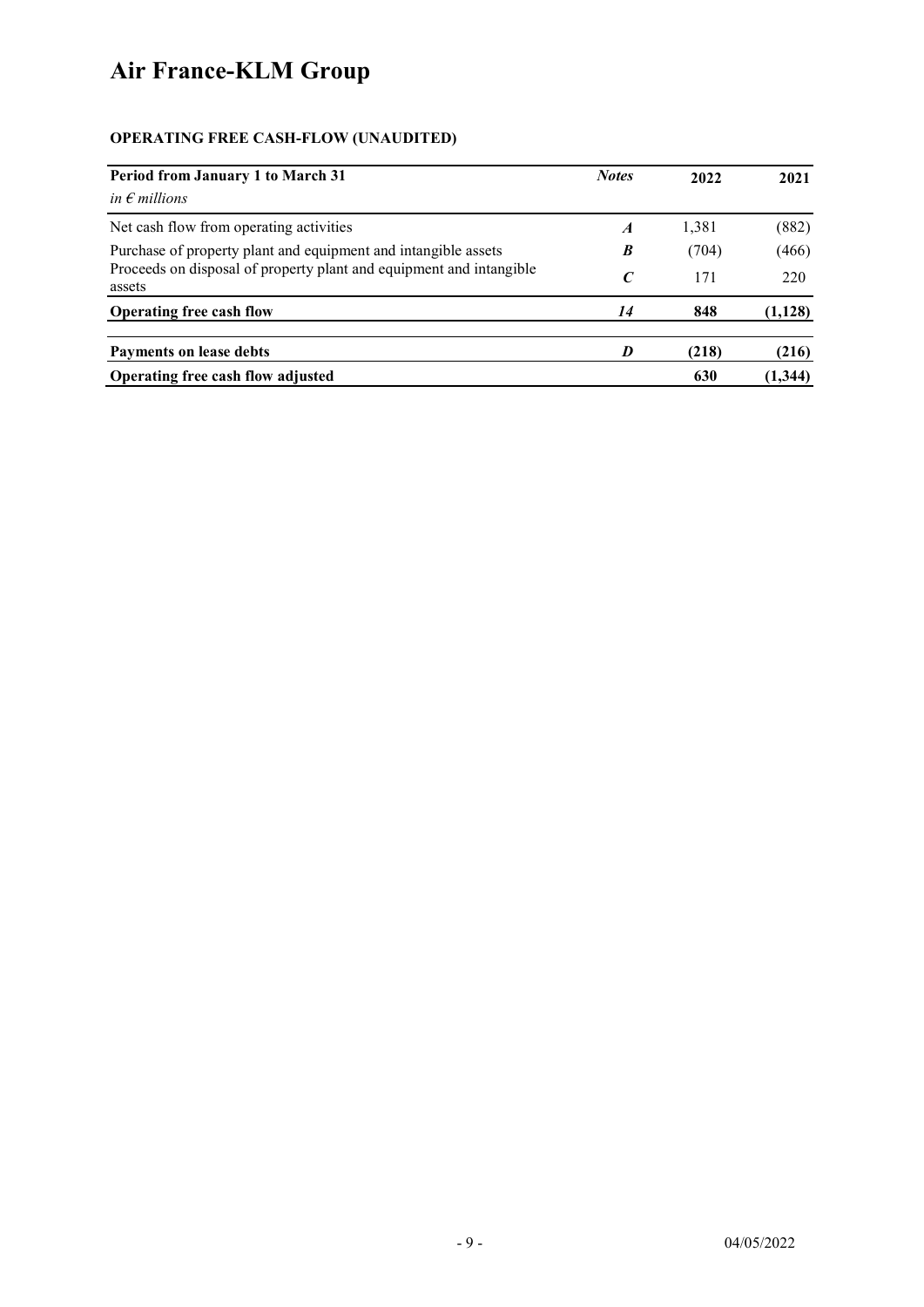# NOTES TO THE INTERIM CONSOLIDATED FINANCIAL INFORMATION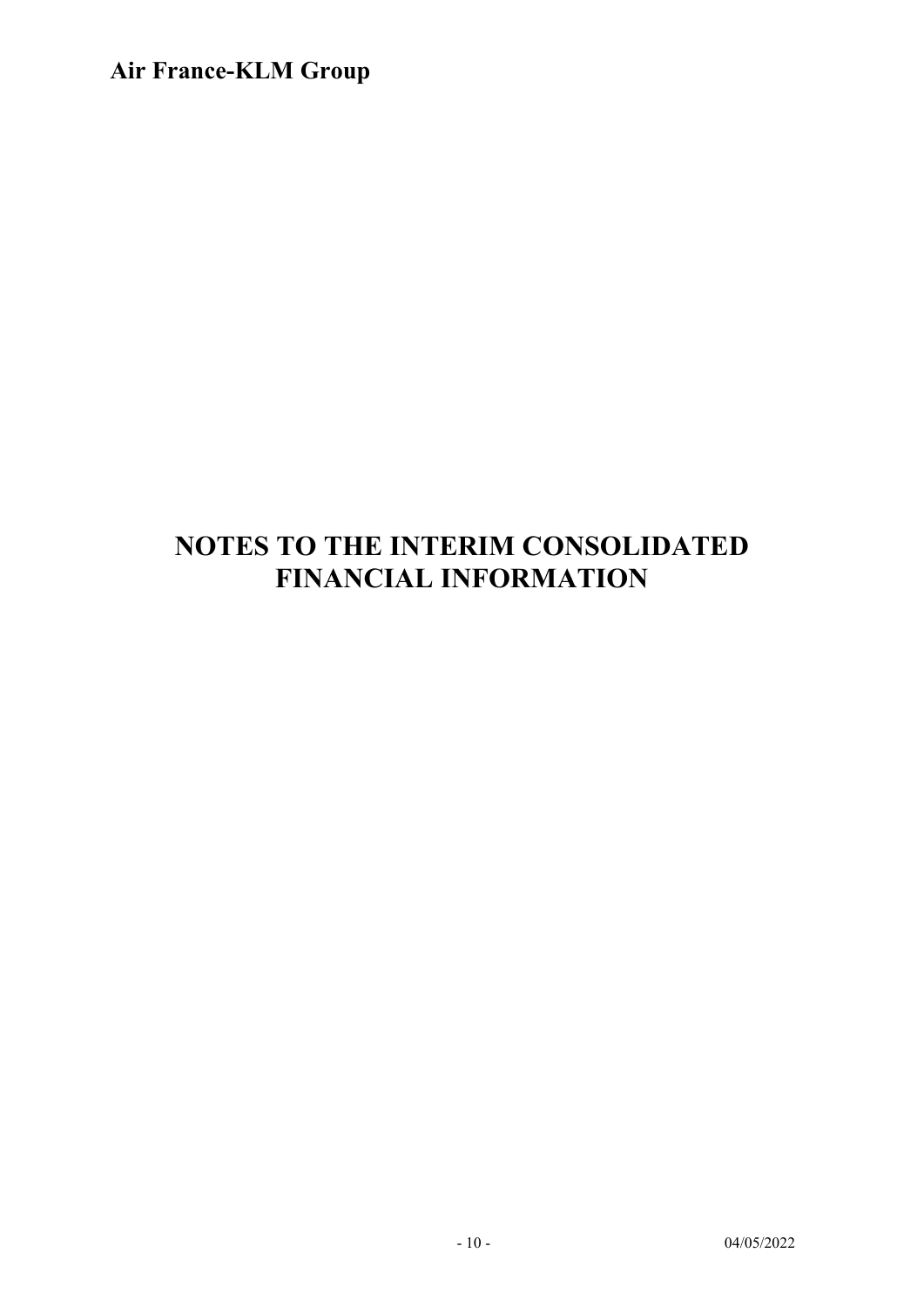### 1. RESTATEMENT OF ACCOUNTS 2021

Since January 1, 2021, the Air France-KLM Group has applied the IFRIC decision relating to IAS 19 "Employee benefits", described in note 5.1 Accounting policies of the notes to the consolidated financial statements of December 31, 2021.

This change has been applied retrospectively to the financial information presented in the prior periods in accordance with IAS 8 "Accounting Policies, Changes in Accounting Estimates and Errors". The impacts on the comparative periods are presented below.

Only the items impacted by the changes in accounting policies are presented.

#### Impact on the consolidated income statement

| In $\epsilon$ millions                | Published accounts | <b>IFRIC IAS 19</b> | Restated accounts |
|---------------------------------------|--------------------|---------------------|-------------------|
| <b>Period from January 1 to March</b> |                    |                     |                   |
| 31, 2021                              |                    |                     |                   |
| Salaries and related costs            | (1166)             | (1)                 | (1167)            |
| <b>EBITDA</b>                         | (627)              | (1)                 | (628)             |
| Income from current operations        | (1179)             | (1)                 | (1180)            |
| Income from operating activities      | (1186)             | (1)                 | (1187)            |
| Income before tax of consolidated     | (1464)             | (1)                 | (1465)            |
| companies                             |                    |                     |                   |
| Income taxes                          | (11)               |                     | (11)              |
| Net income of consolidated            | (1475)             | (1)                 | (1476)            |
| companies                             |                    |                     |                   |
| Net income                            | (1482)             | (1)                 | (1483)            |
| Earnings per share (basic)            | (3.46)             |                     | (3.46)            |
| Earnings per share (diluted)          | (3.46)             |                     | (3.46)            |

#### Impact on the consolidated statement of recognized income and expenses

| In $\epsilon$ millions                 | Published accounts | <b>IFRIC JAS 19</b> | Restated accounts |
|----------------------------------------|--------------------|---------------------|-------------------|
| <b>Period from January 1 to March</b>  |                    |                     |                   |
| 31, 2021                               |                    |                     |                   |
| Net income for the period              | (1482)             | $\left(1\right)$    | (1483)            |
| Total of other comprehensive           | 91                 |                     | 91                |
| income that will not be reclassified   |                    |                     |                   |
| to profit or loss                      |                    |                     |                   |
| Total of other<br>comprehensive        | 317                |                     | 317               |
| income, after tax                      |                    |                     |                   |
| Recognized income and expenses         | (1074)             | (1)                 | (1075)            |
| Equity holders of Air<br>$\bullet$     | (1074)             | $\left(1\right)$    | (1075)            |
| <b>France-KLM</b>                      |                    |                     |                   |
| Non-controlling interests<br>$\bullet$ |                    |                     |                   |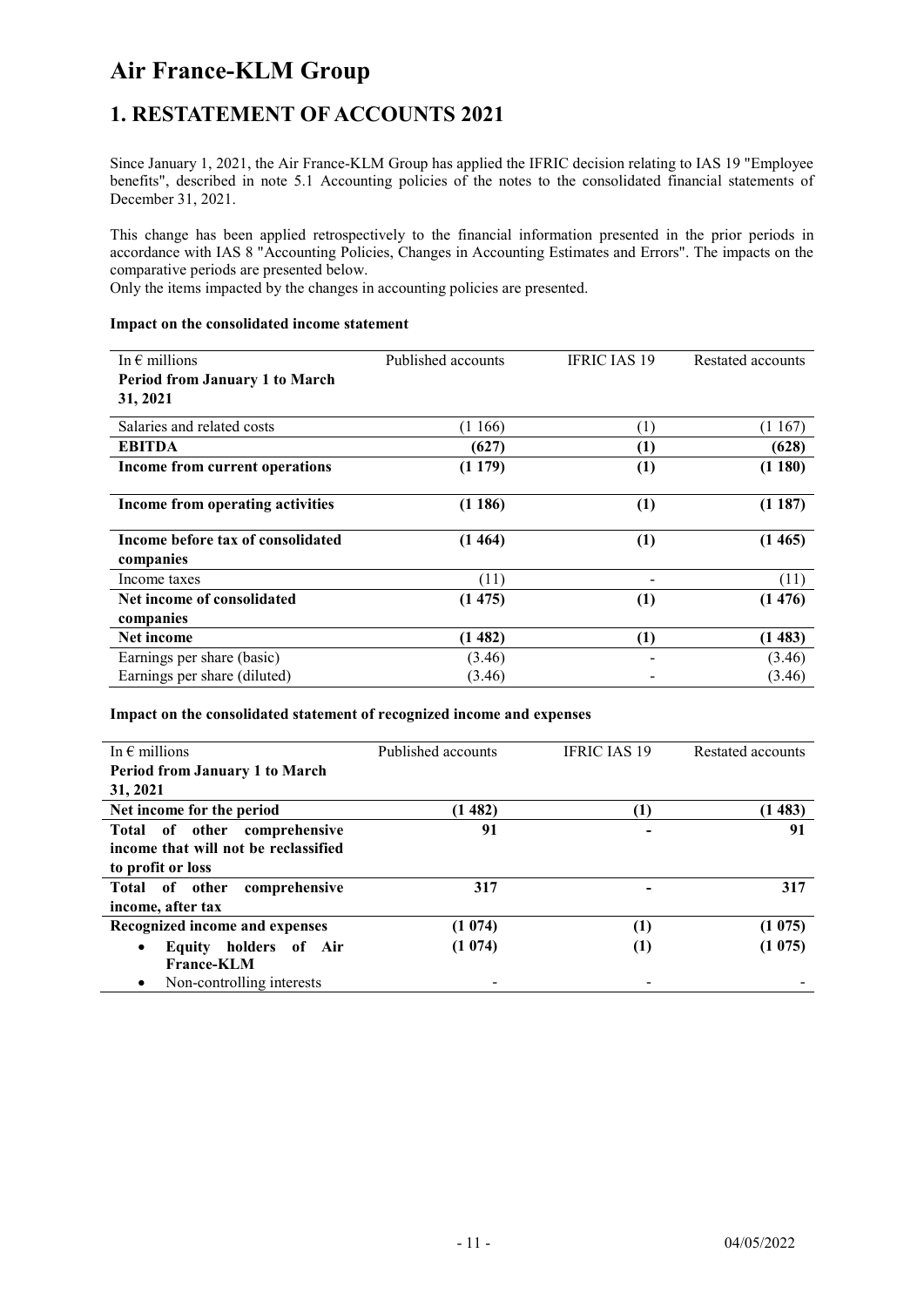Impact on the consolidated balance sheet

| In $\epsilon$ millions                    | Published accounts | <b>IFRIC IAS 19</b> | Restated accounts |
|-------------------------------------------|--------------------|---------------------|-------------------|
| <b>Balance sheet as of March 31, 2021</b> |                    |                     |                   |
| <b>Asset</b>                              | 29 3 16            | (30)                | 29 28 6           |
| Deferred tax                              | 257                | (30)                | 227               |
| <b>Equity and liabilities</b>             | 29 3 16            | (30)                | 29 28 6           |
| Retirement provisions                     | 2 1 0 5            | (105)               | 2 0 0 0           |
| Equity                                    | (6493)             | 75                  | (6418)            |
| Holders of Air France-KLM                 | (6502)             | 75                  | (6427)            |
| Non-controlling interests<br>٠            |                    |                     |                   |

#### Impact on the consolidated statement of cash flows

| In $\epsilon$ millions          | Published accounts | <b>IFRIC JAS 19</b> | Restated accounts |
|---------------------------------|--------------------|---------------------|-------------------|
| <b>Period from January 1 to</b> |                    |                     |                   |
| <b>March 31, 2021</b>           |                    |                     |                   |
| Net income                      | (1482)             |                     | (1483)            |
| Other non-monetary items        |                    |                     |                   |
| <b>Financial capacity</b>       | 790)               |                     | (790)             |

### 2. SIGNIFICANT EVENTS

### 2.1. Going concern

Since the beginning of 2020, the worldwide spread of Covid-19 has had a major impact on air traffic around the world. The very stringent conditions on global travel adopted by many countries as of March 2020 resulted in a drastic reduction in air traffic. Recovery began in the second half of 2021 and continues to go on through the first part of 2022.

In addition, the Ukrainian crisis is having an impact on the Group's business, which has announced that it has suspended services and overflights to Ukraine and Russia in February 2022 until further notice. These routes represented less than 1% of the Group's Network business in terms of revenue. The impact of route extensions to China, Japan and South Korea is also currently limited. The Group's maintenance activities for Russian airlines have also been suspended, generating a minor impact. Finally, although the Ukrainian crisis is pushing oil prices to high levels, the Group's fuel hedging policy is limiting the impact on the Group's consolidated financial statements as of March 31, 2022 and for the next quarters of 2022. While the impact of such an increase could be significant if prices were to remain at the levels prevailing since the beginning of the crisis, the uncertainties surrounding the outcome of the conflict do not allow for a precise assessment at this stage.

At the same time, the strong measures taken by the Group to mitigate the effect of Covid-19 on its business since the beginning of the pandemic are continuing and are adapted to the evolution of the situation that the Group is following closely. These actions include, amongst others, adapting capacity to the demand trends, cash preservation, systematic refinancing of new aircraft delivered and salary measures.

#### Capacity adaptation and costs reduction

Available seat-kilometers for the Passenger network and Transavia were 68 percent higher in the first quarter of 2022 compared to the first quarter of 2021, in response to the resumption of demand, and has reached 75 percent of the first quarter 2019 level for Passenger network and near 2019 capacity for Transavia.

Revenue per passenger-kilometers jumped by 208 percent in the first quarter of 2022 compared to the first quarter of 2021. The cargo business continued to benefit from a buoyant environment with available tonkilometers up 11 per cent compared to the first quarter of 2021. As a result, total revenues increased by 106 percent compared to last year and amounted to  $64445$  million.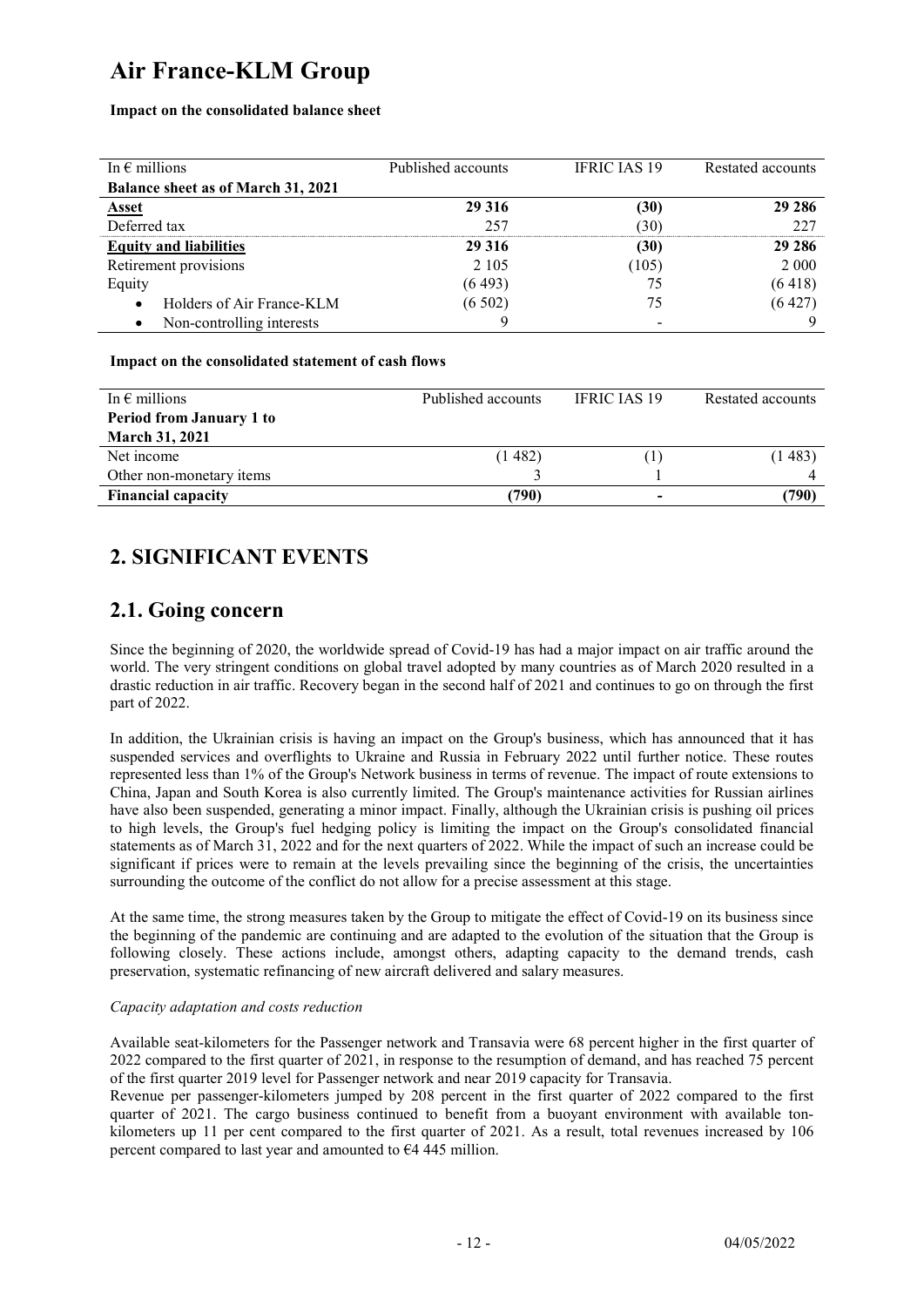In parallel, external expenses amount to  $\epsilon$ (2,909) million, an increase of 71 percent compared to 2021, mainly because of fuel costs. Fuel costs amount to  $\epsilon$ (996) million as of March 31, 2022 against  $\epsilon$ (463) million as of March 31, 2021, an increase of 115 percent due to changes in capacity and higher fuel prices. Excluding fuel, external expenses increased only by 55 percent.

In addition, the continuation of the partial activity mechanisms in France, implemented from March 23, 2020, the "Temporary Emergency Bridging Measures for Sustained Employment" (NOW) program in the Netherlands, applicable from March 1, 2020, as well as the continuation of the restructuring plans and the reduction in workforce initiated in 2020 and 2021 (see note 4.2. Events occurring during the period in the notes to the consolidated financial statements for the year ended December 31, 2021) continued to contribute to limiting salaries and related costs. The total salaries and related costs amounts to  $\epsilon$ (1,522) million as of March 31, 2022  $\mathcal{E}(1,167)$  million as of March 31, 2021 and  $\mathcal{E}(1,916)$  million as of March 31, 2020 in the beginning of Covid. The "Temporary Emergency Bridging Measures for Sustained Employment (NOW)" program in the Netherlands ended on March 31, 2022.

#### Liquidity position

As of March 31, 2022, the Group's total liquidity amounted to  $\epsilon$ 10.76 billion, of which  $\epsilon$ 8.3 billion in net cash excluding undrawn credit lines (see note 14. Net debt) and  $E2.46$  billion in undrawn credit lines (see note 33.3 Financial support from the French and Dutch States and 33.7 Credit lines from the notes to financial statements as of December 31, 2021).

At the same time, the Group continues to pursue its additional financing projects, to improve equity or quasiequity and provide new liquidity, within the framework of the extraordinary resolutions voted at the Annual Shareholders' Meeting on May 26, 2021. It is also working on various additional options to restore Air France's equity to the legally required level.

#### Going concern

In determining the appropriate basis for preparing the interim consolidated financial statements for the period ended March 31, 2022, the going concern has been assessed by evaluating the financial forecasts over a time horizon of at least one year and by analyzing, in particular, the commercial position of the Group within the context of the current Covid-19 pandemic and the Ukrainian crisis.

As mentioned above, the Group had total cash at hand of  $\epsilon$ 10.76 billion as of March 31, 2022 (see the "Liquidity *position*" paragraph), an improvement of  $\epsilon$ 0.6 billion compared to December 31, 2021.

Furthermore, despite the uncertainties related to the current context, the improvement of the sanitary situation since the end of 2021 as well as of the cash position, the continuing recovery of activity and the limited impact of the Ukrainian crisis on the consolidated financial statements as of March 31, 2022 have led to the preparation of the interim consolidated financial information as of March 31, 2022 on a going-concern basis, in accordance with approach taken for the consolidated financial statements as of December 31, 2021. (see note 4.1 related to consolidated financial statement as of December 31, 2021).

### 2.2. Events that occurred in the period

#### Signature of purchase contracts of A320neo

End of February 2022, purchases contracts of 100 Airbus A320neo Family aircraft were signed between Airbus and KLM N.V., Transavia Netherlands and Transavia France. This signature has been followed, early April 2022, by entering into exclusive negotiations with CFM International for the engine configuration of this future fleet of aircraft.

#### Appeal against the European Commission's decision in the air cargo sector rejected

On March 30, 2022, Air France – KLM has taken note of the EU General Court's judgement on the appeal filed against the decision of the European Commission of 17 March 2017 for practices considered to be anticompetitive in the air cargo sector.

The practices in question date back more than twenty years ago and had already been condemned in a decision of the European Commission in 2010 but annulled by the General Court of the European Union in 2015 due to a contradiction between the grounds and the operative part of the decision.

The Group is analyzing this decision in view of an appeal before the Court of Justice. Provisions of €351.8 million including interest in the accounts on March 31 2022 are in accordance with these fines.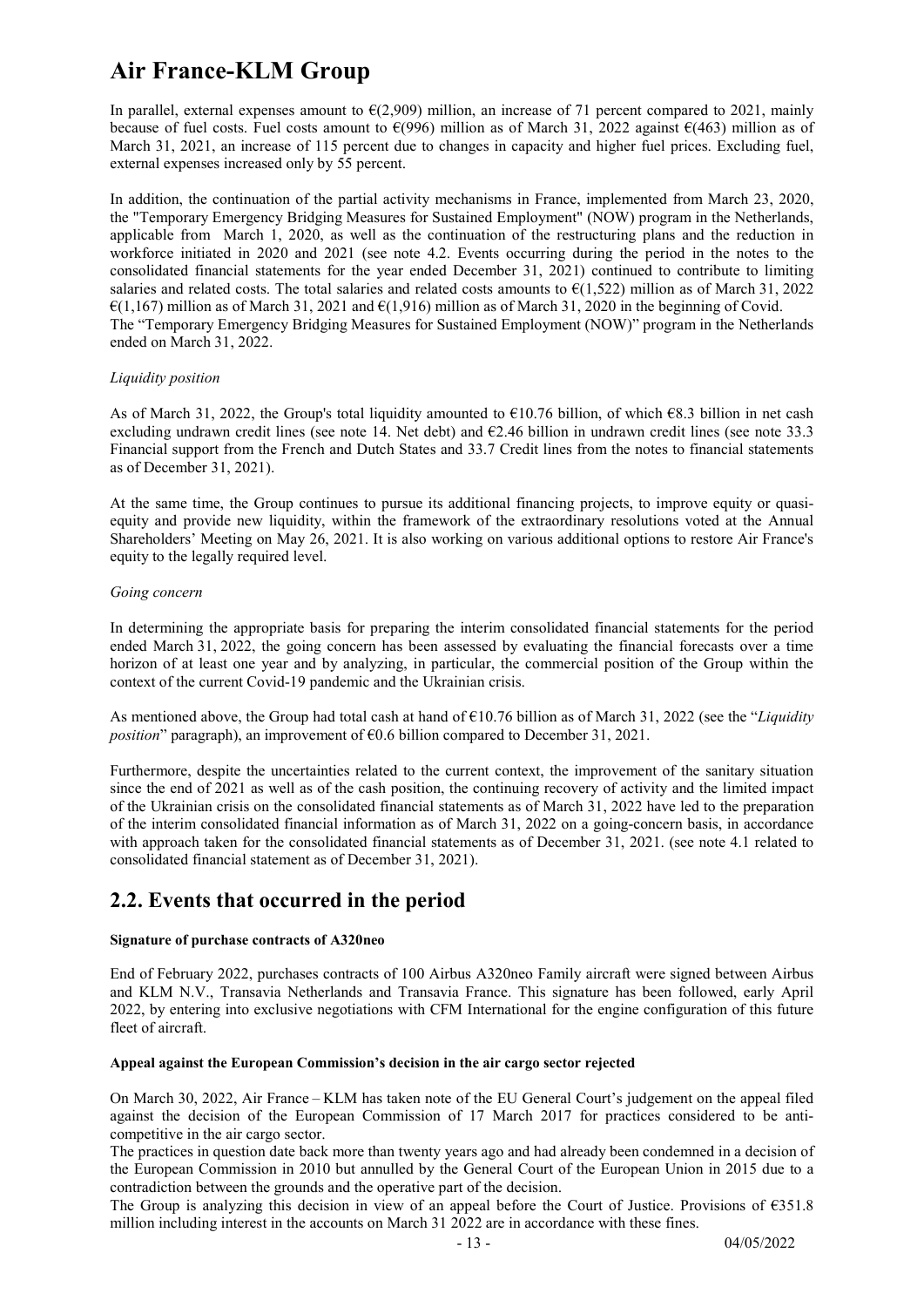### 2.3. Subsequent events

On May 3, 2022, KLM repaid  $6311$  million under its revolving credit facility guaranteed by the Dutch State (see note 33.3 Financial support from the French and Dutch States from the notes to financial statements as of December 31, 2021) . At the end of the transaction, the outstanding amount of this credit line at KLM amounts to €354 million.

### 3. ACCOUNTING PRINCIPLES

Pursuant to the European Regulation No. 1606/2002 of July 19, 2002, the consolidated financial statements of the Air France-KLM Group as of December 31, 2021 were established in accordance with the International Financial Reporting Standards ("IFRS") as adopted by the European Union on the date these consolidated financial statements were established.

The interim consolidated financial information as of March 31, 2022 must be read in connection with the annual consolidated financial statements for the year ended on December 31, 2021. They have been established in accordance with the accounting principles used by the Group for the consolidated financial statements 2021, except for standards and interpretations adopted by the European Union applicable as from January 1, 2022.

A working group has been set up within the Group to perform analyses with regard to the Agenda Decision relating to the "Accounting for customization and / or configuration costs in SaaS arrangements" and assess the impacts of its implementation. Any changes resulting from the application of this IFRIC ruling will be accounted for retrospectively in accordance with IAS 8 on changes in accounting policies.

The preparation of the interim consolidated financial information, in accordance with IFRS, requires Management to make estimates and use assumptions that affect the amounts recognized in the primary financial statements and accompanying notes at the closing date.

The main areas of estimates relate to the:

- revenue recognition linked to deferred revenue on ticket sales;
- Flying Blue frequent flyer program;
- financial instruments;
- intangible and tangible assets;
- lease contracts;
- employee benefits;
- return obligation liability and provision for leased aircraft;
- other provisions; and
- current and deferred tax.

The Management of the Group management makes these estimates and assessments continuously on the basis of its past experience and various other factors considered to be reasonable that constitute the basis for these assumptions. The interim consolidated financial information for the period have thus been established taking into consideration the current context of public health and geopolitical crisis and on the basis of financial parameters available at the closing date.

The interim consolidated financial information as of March 31, 2022 were reviewed by the Board of Directors on May 4, 2022.

## 4. INFORMATION BY ACTIVITY AND GEOGRAPHICAL AREA

#### Business segments

The segment information is prepared on the basis of internal management data communicated to the Executive Committee, the Group's principal operational decision-making body.

The Group is organized around the following segments: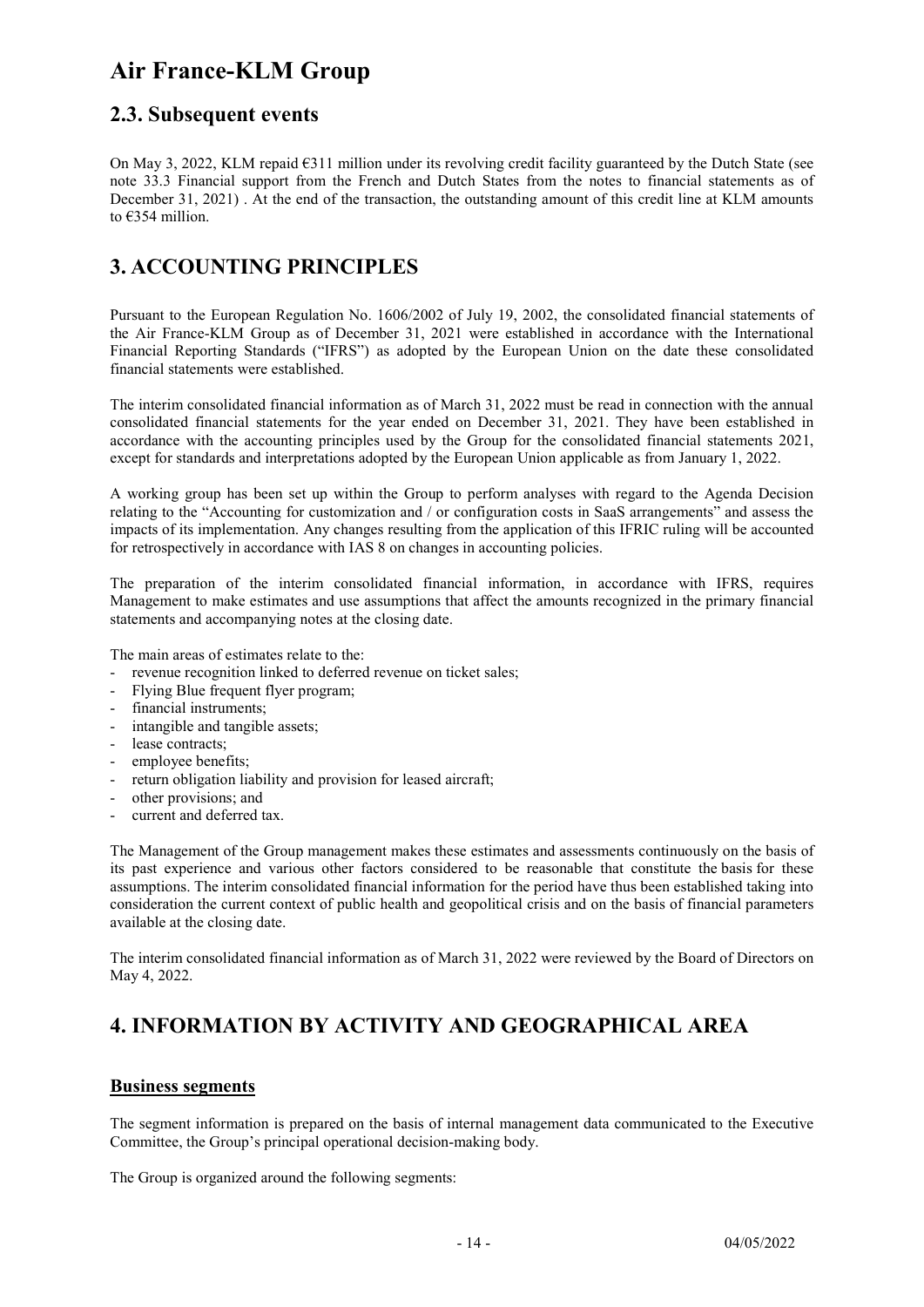Network: The revenues for this segment, which includes the Passenger and Cargo network primarily come from passenger transportation services on scheduled flights with the Group's airline code (excluding Transavia), including flights operated by other airlines under code-share agreements. They also include code-share revenues, revenues from excess baggage and airport services supplied by the Group to third-party airlines and services linked to IT systems.

Network revenues also include freight carried on flights operated under the codes of the airlines within the Group and flights operated by other partner airlines under code-share agreements. Other cargo revenues are derived principally from the sales of cargo capacity to third parties and the transportation of shipments on behalf of the Group by other airlines.

Maintenance: Maintenance operating revenues are generated through maintenance services provided to other airlines and customers worldwide.

Transavia: The revenues from this segment come from the "leisure" transport activity realized by Transavia.

Other: The revenues from this segment come from various services provided by the Group and not covered by the three segments mentioned above.

The results of the business segments are those that are either directly attributable or that can be allocated on a reasonable basis to these business segments. Amounts allocated to business segments mainly correspond to EBITDA, current operating income and income from operating activities. Other elements of the income statement are presented in the "non-allocated" column.

Inter-segment transactions are evaluated based on normal market conditions.

#### Geographical segments

#### • Activity by origin of sales area

Group activities by origin of sale are broken down into four geographical areas:

- Metropolitan France
- Benelux
- Europe (excluding France and Benelux)
- Rest of the world

The format for presenting activities by zone of origin of sales has been revised to take into account the Group's new commercial organization.

Only segment revenue is allocated by geographical sales area.

#### • Activity by destination

The Group's activities by destination are broken down into seven geographical segments:

- Metropolitan France
- Europe (excluding France) and North Africa
- Caribbean, West Indies, French Guyana and Indian Ocean
- Africa (excluding North Africa), Middle East
- North America, Mexico
- South America (excluding Mexico)
- Asia and New Caledonia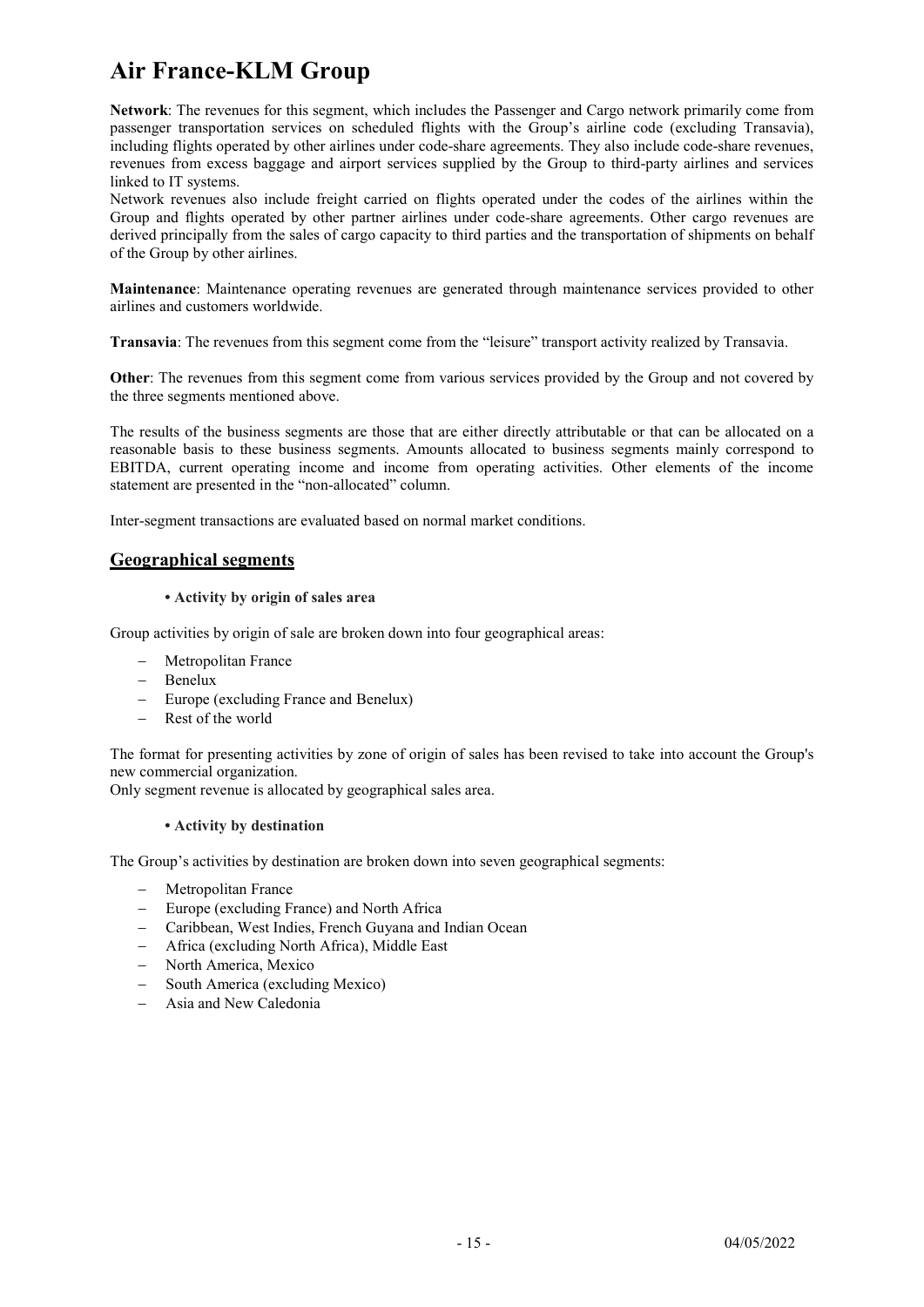### 4.1. Information by business segment

#### • Period ended March 31, 2022

| In $\epsilon$ millions                                                | <b>Network</b> | <b>Maintenance</b> | <b>Transavia</b> | Other | Non allocated            | <b>Total</b> |
|-----------------------------------------------------------------------|----------------|--------------------|------------------|-------|--------------------------|--------------|
| Total sales                                                           | 3,900          | 831                | 249              | 47    | ٠                        | 5,027        |
| Intersegment sales                                                    | (6)            | (534)              |                  | (42)  |                          | (582)        |
| <b>External sales</b>                                                 | 3,894          | 297                | 249              | 5     | $\overline{\phantom{a}}$ | 4,445        |
| <b>EBITDA</b>                                                         | 150            | 93                 | (35)             | 13    | -                        | 221          |
| Income from current operations                                        | (309)          | 43                 | (92)             | 8     | -                        | (350)        |
| Income from operating activities                                      | (315)          | 43                 | (92)             | 8     |                          | (356)        |
| Share of profits (losses) of associates                               |                |                    |                  | (3)   |                          | (2)          |
| Net cost of financial debt and other financial<br>income and expenses |                |                    |                  |       | (190)                    | (190)        |
| Income taxes                                                          |                |                    |                  | ۰     | (4)                      | $^{(4)}$     |
| Net income                                                            | (315)          | 44                 | (92)             | 5     | (194)                    | (552)        |

#### • Period ended March 31, 2021 restated (1)

| In $\epsilon$ millions                                                | <b>Network</b> | <b>Maintenance</b> | Transavia | Other                    | Non allocated | <b>Total</b> |
|-----------------------------------------------------------------------|----------------|--------------------|-----------|--------------------------|---------------|--------------|
| Total sales                                                           | 1,864          | 622                | 37        | 36                       | ۰             | 2,559        |
| Intersegment sales                                                    | (6)            | (363)              |           | (29)                     |               | (398)        |
| <b>External sales</b>                                                 | 1,858          | 259                | 37        | 7                        |               | 2,161        |
| <b>EBITDA</b>                                                         | (621)          | 56                 | (77)      | 14                       | ۰.            | (628)        |
| Income from current operations                                        | (1,060)        | (8)                | (120)     | 8                        | ۰             | (1,180)      |
| Income from operating activities                                      | (1,066)        | (9)                | (120)     | 8                        | -             | (1,187)      |
| Share of profits (losses) of associates                               |                |                    |           | (8)                      |               | (7)          |
| Net cost of financial debt and other financial income<br>and expenses |                |                    |           |                          | (278)         | (278)        |
| Income taxes                                                          |                |                    |           | $\overline{\phantom{a}}$ | (11)          | (11)         |
| Net income                                                            | (1,066)        | (8)                | (120)     |                          | (289)         | (1, 483)     |

(1) See note 1 in notes to the consolidated financial statements.

### 4.2. Information by geographical area

### External sales by geographical area

#### Period ended March 31, 2022

| In $\epsilon$ millions | Metropo-<br>litan France | <b>Benelux</b><br>Europe (except<br><b>France and</b><br><b>Benelux</b> ) |     | Long Haul / Other | Total |
|------------------------|--------------------------|---------------------------------------------------------------------------|-----|-------------------|-------|
| Transportation         | 1,145                    | 446                                                                       | 913 | 1,171             | 3,675 |
| Other sales            | 65                       | 47                                                                        | 47  | 60                | 219   |
| <b>Total Network</b>   | 1,210                    | 493                                                                       | 960 | 1,231             | 3,894 |
| Transportation         | 79                       | 146                                                                       | 22  | 4                 | 251   |
| Other sales            | (3)                      |                                                                           |     |                   | (2)   |
| <b>Total Transavia</b> | 76                       | 147                                                                       | 22  | 4                 | 249   |
| Maintenance            | 138                      | 132                                                                       | 5   | 22                | 297   |
| Others                 |                          | 4                                                                         |     |                   |       |
| <b>Total</b>           | 1,425                    | 776                                                                       | 987 | 1,257             | 4,445 |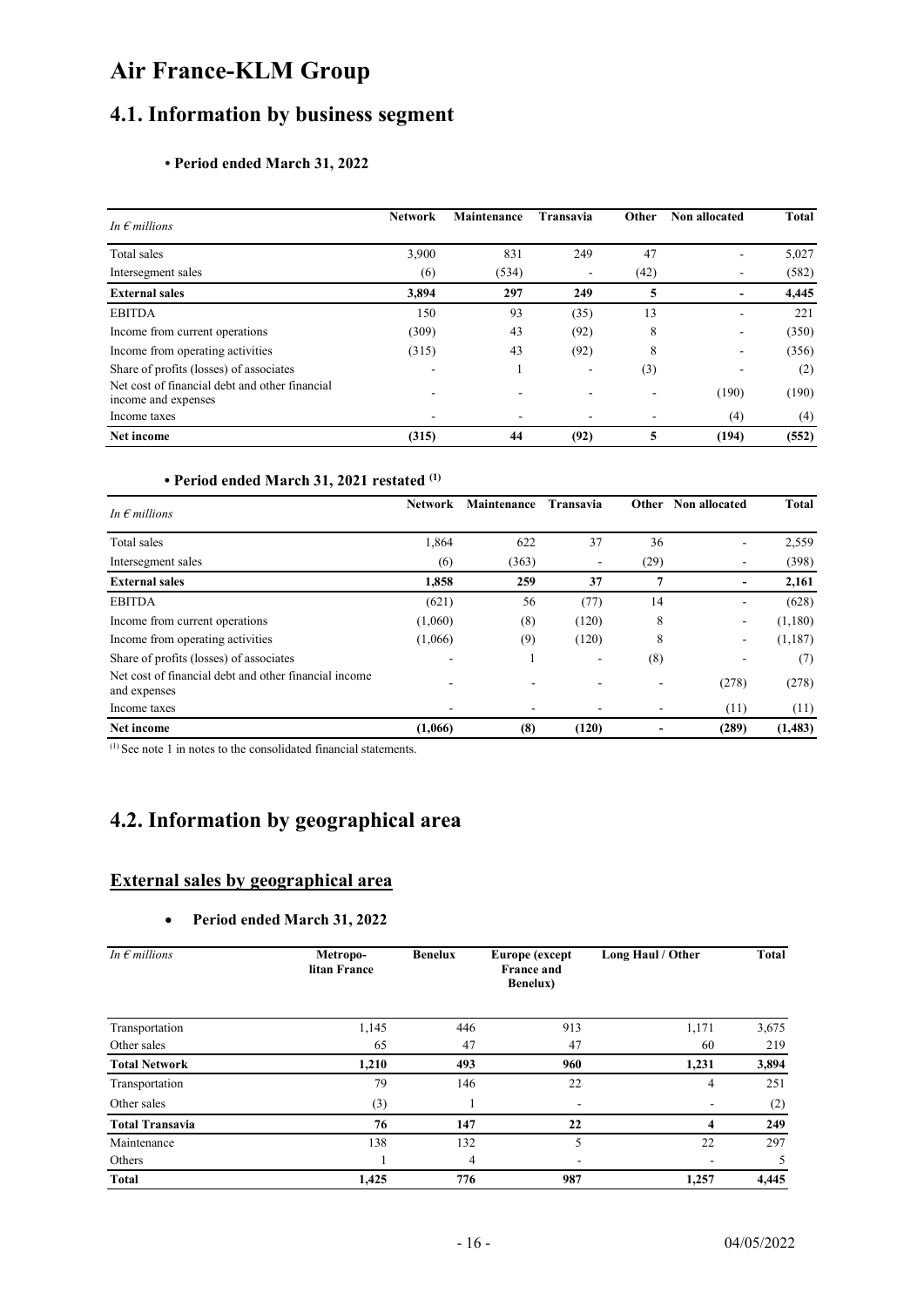#### • Period ended March 31, 2021 restated  $(1)$

| In $\epsilon$ millions | Metropo-<br>litan France | <b>Benelux</b><br>Europe (except |     | Long Haul / Other | Total |  |
|------------------------|--------------------------|----------------------------------|-----|-------------------|-------|--|
| Transportation         | 488                      | 189                              | 425 | 610               | 1,712 |  |
| Other sales            | 53                       | 26                               | 38  | 29                | 146   |  |
| <b>Total Network</b>   | 541                      | 215                              | 463 | 639               | 1,858 |  |
| Transportation         | 14                       | 20                               | 3   |                   | 37    |  |
| Other sales            | $\overline{\phantom{a}}$ | $\overline{\phantom{a}}$         | ٠   |                   |       |  |
| <b>Total Transavia</b> | 14                       | 20                               | 3   |                   | 37    |  |
| Maintenance            | 153                      | 83                               | 6   | 17                | 259   |  |
| Others                 | 2                        | 5                                |     |                   | 7     |  |
| <b>Total</b>           | 710                      | 323                              | 472 | 656               | 2,161 |  |

(1) The format for the presenting activities by zone of origin of sales has been revised to take into account the Group's new commercial organization.

#### Traffic sales by geographical area of destination

#### • Period ended March 31, 2022

| In $\epsilon$ millions | Metropolitan<br>France | Europe<br>France)<br><b>North Africa</b> | Caribbean,<br>(except French Guyana,<br><b>Indian Ocean</b> | Africa<br>(except)<br><b>North</b><br>Africa)<br><b>Middle East</b> | North<br>America,<br>Mexico | South<br>America,<br>except<br>Mexico | Asia,<br><b>New</b><br>Caledonia | <b>Total</b> |
|------------------------|------------------------|------------------------------------------|-------------------------------------------------------------|---------------------------------------------------------------------|-----------------------------|---------------------------------------|----------------------------------|--------------|
| Network                | 194                    | 646                                      | 454                                                         | 603                                                                 | 859                         | 512                                   | 407                              | 3,675        |
| Transavia              | 14                     | 218                                      | ۰                                                           | 19                                                                  | ۰                           |                                       | ۰                                | 251          |
| <b>Total</b>           | 208                    | 864                                      | 454                                                         | 622                                                                 | 859                         | 512                                   | 407                              | 3,926        |

#### • Period ended March 31, 2021

| In $\epsilon$ millions | Metropolitan<br>France | Europe<br>France)<br><b>North Africa</b> | Caribbean,<br>(except French Guyana,<br><b>Indian Ocean</b> | Africa<br>(except)<br><b>North</b><br>Africa)<br><b>Middle East</b> | <b>North</b><br>America,<br>Mexico | South<br>America,<br>except<br>Mexico | Asia,<br><b>New</b><br>Caledonia | Total |
|------------------------|------------------------|------------------------------------------|-------------------------------------------------------------|---------------------------------------------------------------------|------------------------------------|---------------------------------------|----------------------------------|-------|
| Network                | 120                    | 200                                      | 193                                                         | 339                                                                 | 340                                | 239                                   | 281                              | 1,712 |
| Transavia              | 4                      | 31                                       | $\overline{\phantom{a}}$                                    | 2                                                                   | ٠                                  | ٠                                     | $\overline{\phantom{a}}$         | 37    |
| <b>Total</b>           | 124                    | 231                                      | 193                                                         | 341                                                                 | 340                                | 239                                   | 281                              | 1,749 |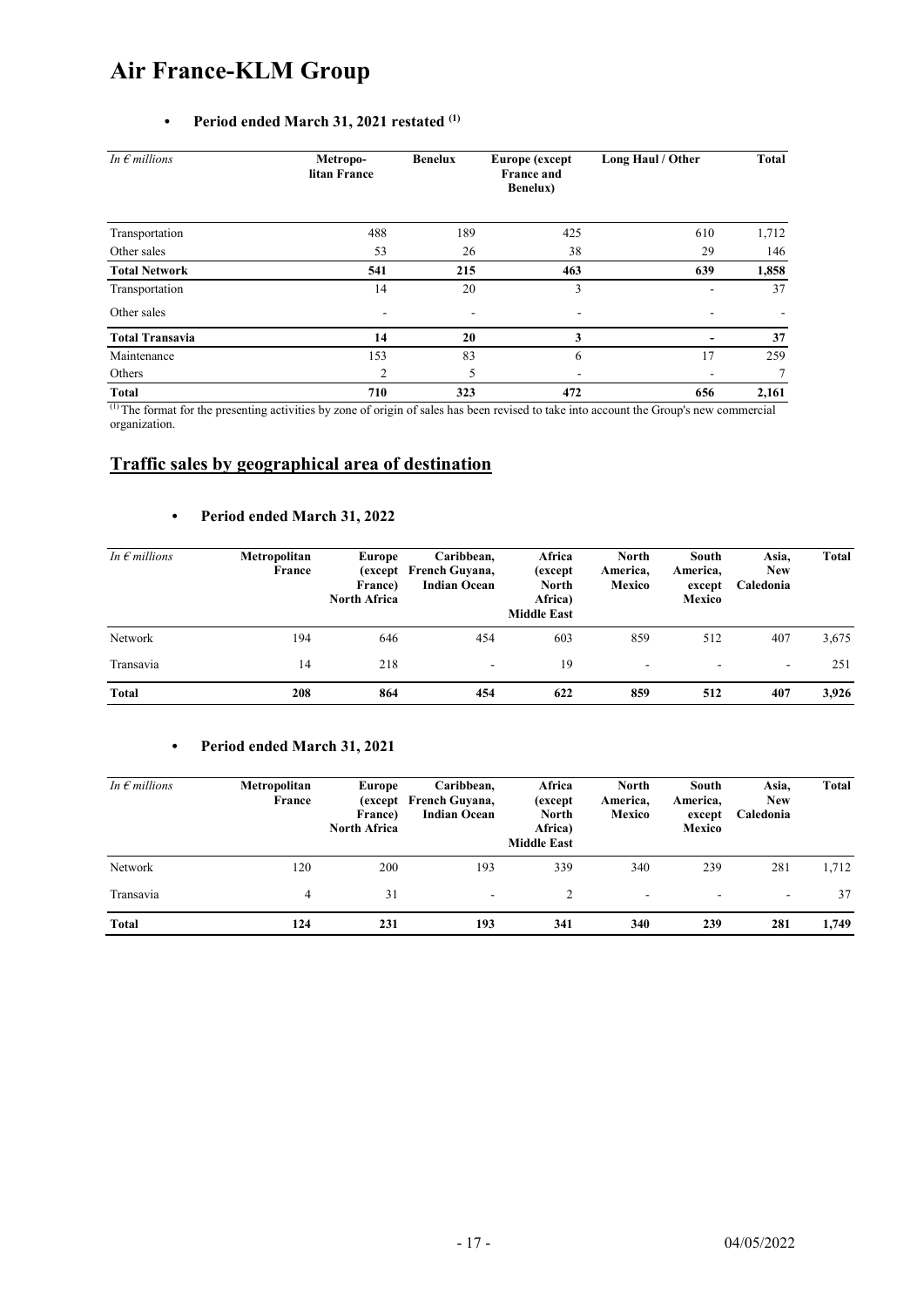### 5. EXTERNAL EXPENSES

| In $\epsilon$ millions                     | 2022  | 2021  |
|--------------------------------------------|-------|-------|
| Period from January 1 to March 31          |       |       |
| Aircraft fuel                              | 996   | 463   |
| Chartering costs                           | 101   | 69    |
| Landing fees and air route charges         | 348   | 215   |
| Catering                                   | 142   | 58    |
| Handling charges and other operating costs | 320   | 191   |
| Aircraft maintenance costs                 | 515   | 345   |
| Commercial and distribution costs          | 154   | 59    |
| Other external expenses                    | 333   | 298   |
| <b>Total</b>                               | 2,909 | 1,698 |
| Excluding aircraft fuel                    | 1,913 | 1,235 |

### 6. SALARIES AND NUMBER OF EMPLOYEES

#### Salaries and related costs

| In $\epsilon$ millions                                        | 2022  | 2021           |
|---------------------------------------------------------------|-------|----------------|
| <b>Period from January 1 to March 31</b>                      |       | restated $(1)$ |
| Wages and salaries                                            | 1,177 | 1,065          |
| Social contributions                                          | 214   | 203            |
| Pensions costs on defined contribution plans                  | 179   | 121            |
| Pensions costs of defined benefit plan                        | 34    | 75             |
| Cost of temporary employees                                   | 34    | 12             |
| Profit sharing and payment linked with shares                 |       | (14)           |
| Temporary Emergency Bridging Measure for Sustained Employment | (140) | (320)          |
| Other                                                         | 24    | 25             |
| <b>Total</b>                                                  | 1,522 | 1.167          |

 $^{(1)}$  See note 1 in notes to the consolidated financial statements.

The Group pays contributions to a multi-employer plan in France, the CRPN (public pension fund for crew). Since this multi-employer plan is assimilated with a French State plan, it is accounted for as a defined contribution plan in "Pension costs on defined contribution plans".

Following the impact of the Covid-19 public health crisis, as of March 23, 2020 Air France and its main French subsidiaries implemented part-time activity for their employees.

In the first half of 2021, Air France and some of its affiliates finalized agreements with the representative trade unions allowing the use of the long-term partial activity ("APLD") scheme for a maximum of 24 months.

As of March 31, 2022, the impact of these measures amounts to  $E$ 1 million ( $E$ 223 million as of March 31, 2021).

The line "Temporary Emergency Bridging Measure for Sustained Employment (NOW)" includes the compensation received from the Dutch State for the KLM Group's labor expenses during the period from January 1 until March 31, 2022. This compensation amounts to €140 million (versus €320 million for the period from January 1 until March 31, 2021).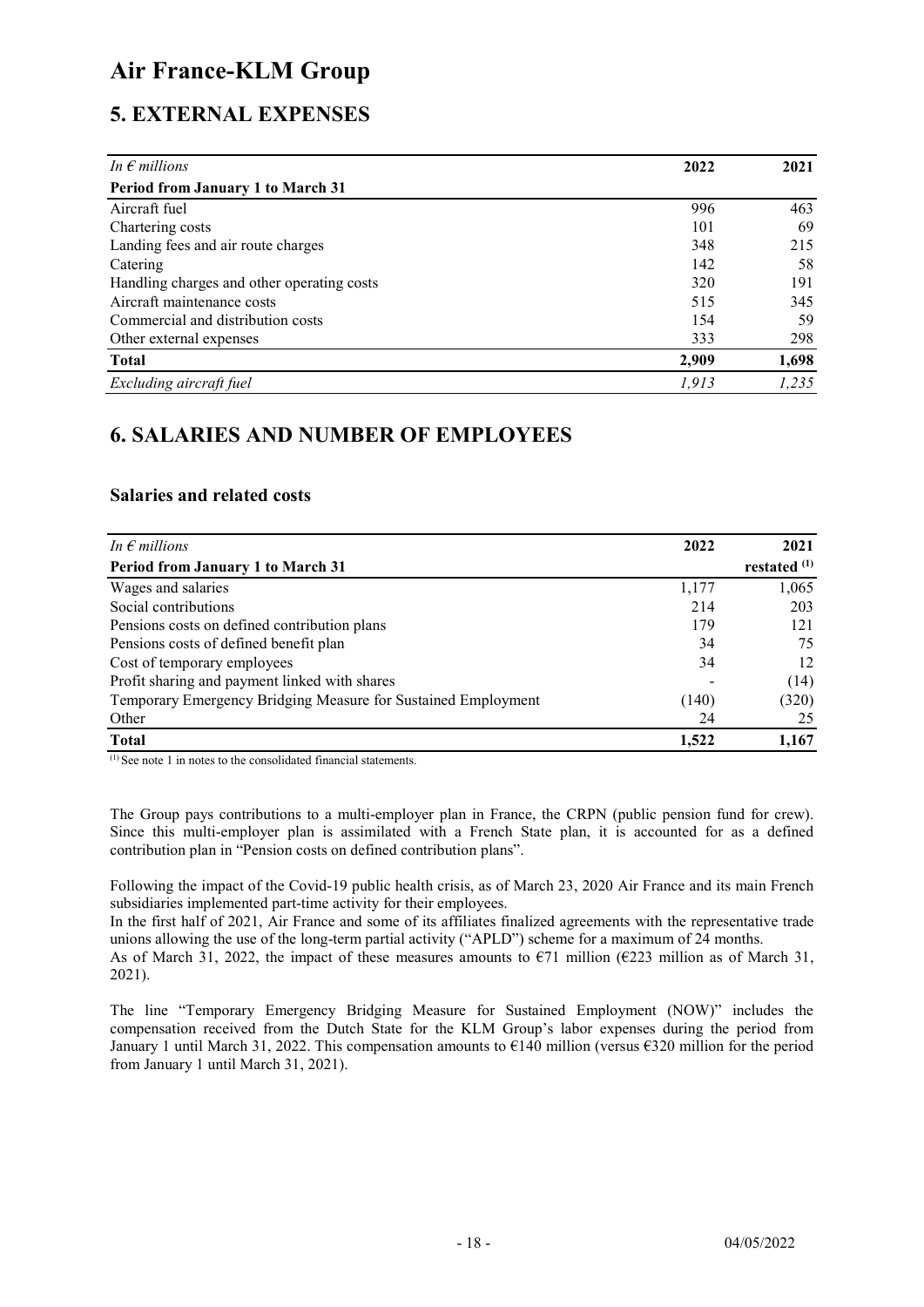### Average number of employees

| <b>Period from January 1 to March 31</b> | 2022   | 2021   |  |
|------------------------------------------|--------|--------|--|
| Flight deck crew                         | 8,068  | 8,252  |  |
| Cabin crew                               | 19,813 | 19,971 |  |
| Ground staff                             | 43,408 | 47,714 |  |
| Temporary employees                      | 1,585  | 537    |  |
| Total*                                   | 72,874 | 76,474 |  |

\*Excluding partial activity impact

The decrease in average headcount is mainly due to the completion of the restructuring plans implemented in the years 2020 and 2021 (see note 12. Other non-current income and expenses of the notes to the consolidated financial statements as of December 31, 2021).

### 7. AMORTIZATION, DEPRECIATION AND PROVISIONS

| In $\epsilon$ millions              | 2022    | 2021 |
|-------------------------------------|---------|------|
| Period from January 1 to March 31   |         |      |
| Amortization                        |         |      |
| Intangible assets                   | 46      | 48   |
| Flight equipment                    | 263     | 241  |
| Other property, plant and equipment | 44      | 45   |
| Right-of-Use assets                 | 285     | 259  |
|                                     | <br>638 | 593  |
| Depreciation and provisions         |         |      |
| Inventories                         | (11)    | 7    |
| Trade receivables                   | (9)     | 13   |
| Risks and contingencies             | (47)    | (61) |
|                                     | (67)    | (41) |
| <b>Total</b>                        | 571     | 552  |

### 8. OTHER INCOME AND EXPENSES

| In $\epsilon$ millions                   | 2022 | 2021 |
|------------------------------------------|------|------|
| <b>Period from January 1 to March 31</b> |      |      |
| Capitalized production                   | 229  | 127  |
| Joint operation of routes                |      | (1)  |
| Operations-related currency hedges       | Q    |      |
| Emission trade schemes (ETS)             | (11) | (6)  |
| Other                                    | 27   | (5)  |
| Other income and expenses                | 254  | 117  |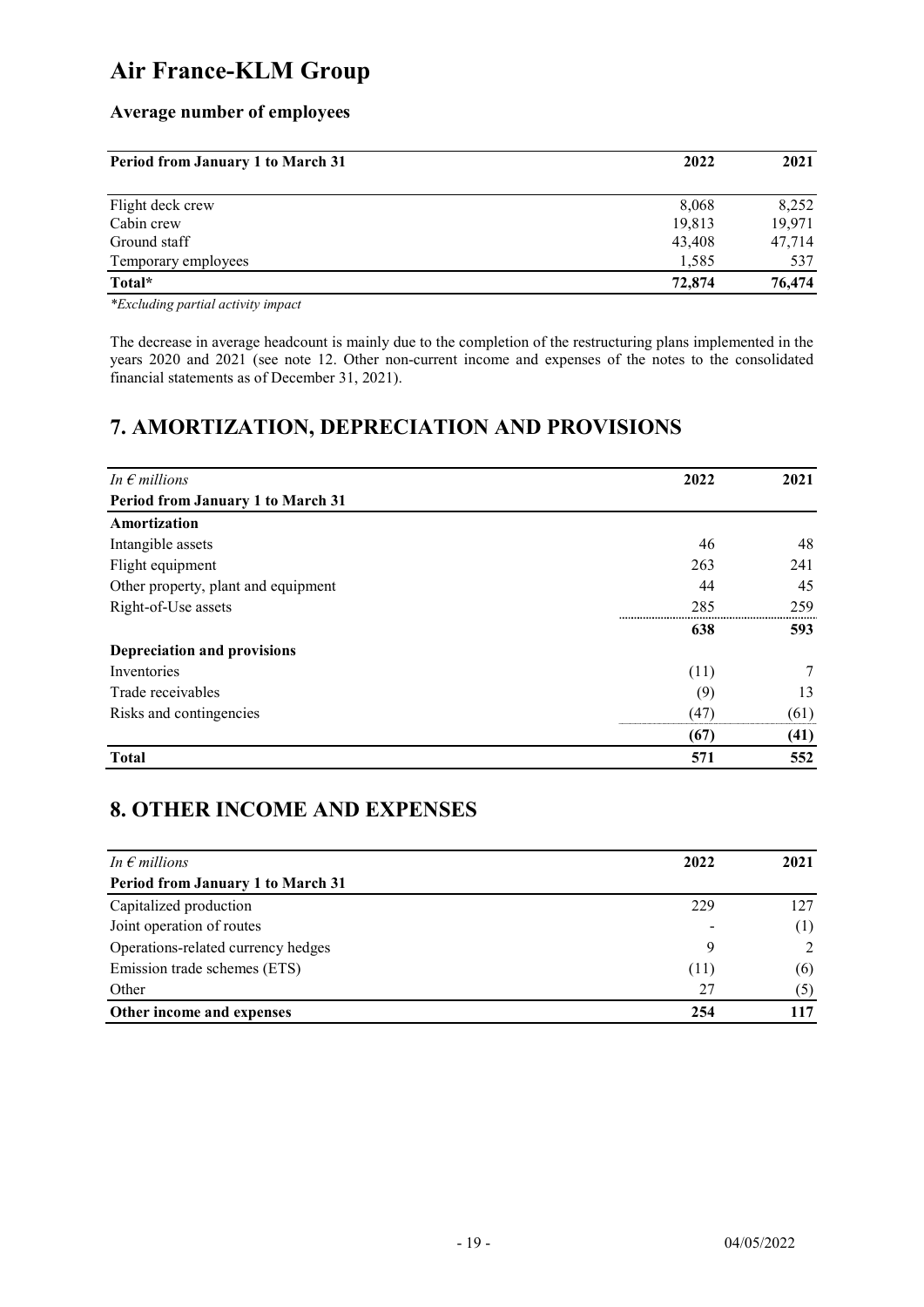### 9. SALES OF AERONAUTICAL ASSETS AND OTHER NON-CURRENT INCOME AND EXPENSES

| In $\epsilon$ millions                | 2022 | 2021  |
|---------------------------------------|------|-------|
| Period from January 1 to March 31     |      |       |
| Sales and leaseback                   | (5   | (၁)   |
| Other aeronautical sales              |      |       |
| Sales of aeronautical assets          |      | (3)   |
| Restructuring costs                   |      | ( 1 ) |
| Accelerated depreciation of fleet     | (5   | (8)   |
| Other                                 |      |       |
| Other non-current income and expenses | 66   | (4)   |

#### Period ended March 31, 2022

#### Sales of aircraft equipment

The impact of aircraft sales and leasebacks resulted in an expense of  $E(5)$  million in the income statement and a result on disposal of €157 million in the cash flow statement as of March 31, 2022.

#### Impairment of fleet

This line includes the difference between the initial depreciation plan and the accelerated depreciation following the early phase-out of the CRJ aircraft from the HOP! fleet for  $\epsilon(5)$  million. Depreciation slopes have been revised so that the net book value as of the date of the aircraft's phase-out expected in 2022 converges with the estimated market value. As of March 31, 2022, 14 CRJ are still in the Group's fleet.

#### Period ended March 31, 2021

#### Sales of aircraft equipment

The impact of aircraft sales and leasebacks resulted in an expense of  $E(5)$  million in the income statement and a result on disposal of  $E115$  million in the cash flow statement as of March 31, 2021.

#### Impairment of fleet

This line includes the difference between the initial depreciation plan and the accelerated depreciation following the early phase-out of the CRJ aircraft from the HOP! fleet for  $\epsilon(6)$  million.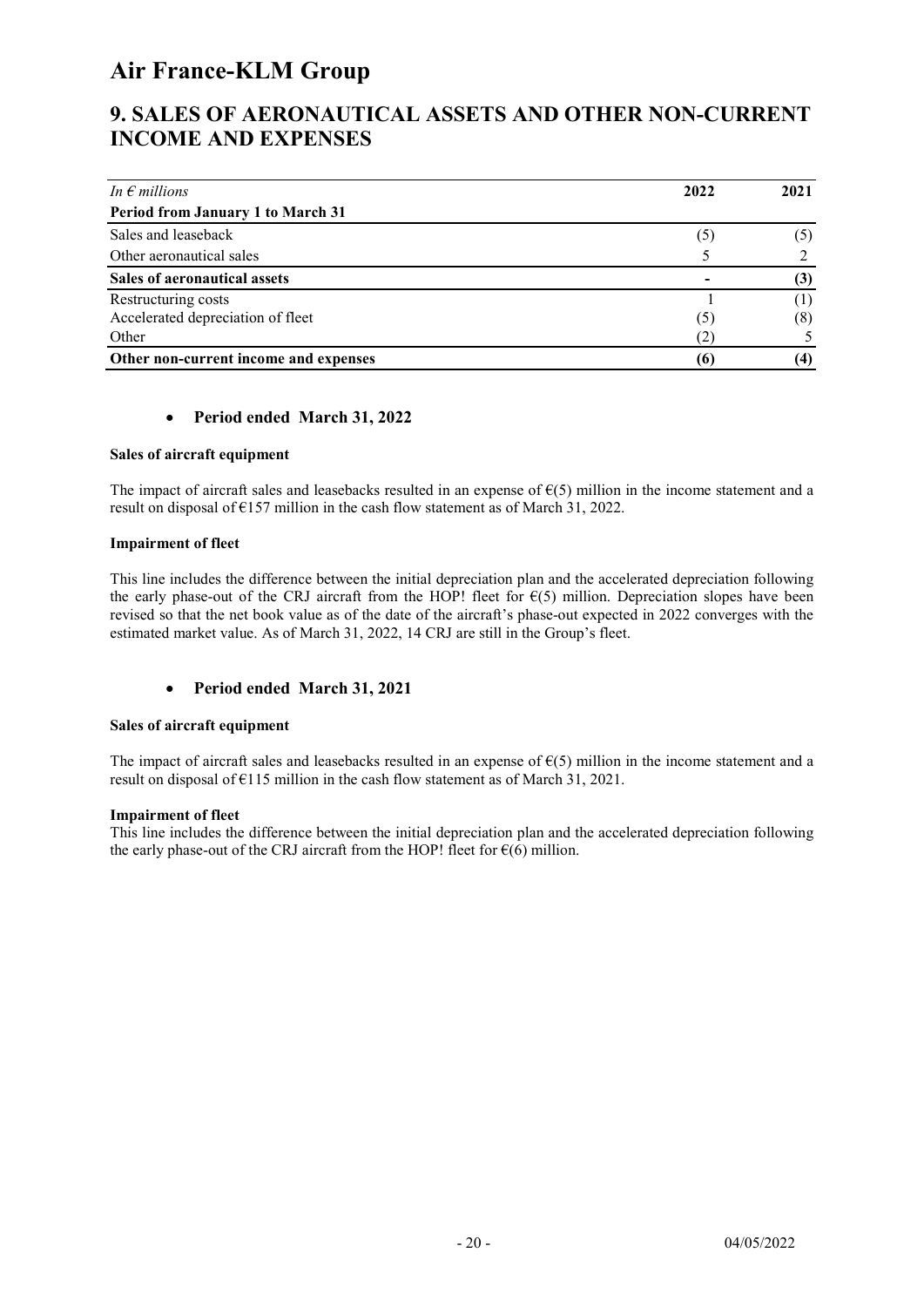### 10. NET COST OF FINANCIAL DEBT AND OTHER FINANCIAL INCOME AND EXPENSES

| In $\epsilon$ millions                   | 2022  | 2021  |
|------------------------------------------|-------|-------|
| <b>Period from January 1 to March 31</b> |       |       |
|                                          |       |       |
| Income from marketable securities        | (6)   | (4)   |
| Other financial income                   |       |       |
| <b>Financial income</b>                  | (2)   |       |
| Interest on financial debt               | (76)  | (106) |
| Interest on lease debt                   | (65)  | (60)  |
| Capitalized interests                    |       | 6     |
| Other non-monetary items                 | (4)   | (27)  |
| Other financial expenses                 | (3)   | (2)   |
| Gross cost of financial debt             | (141) | (189) |
| Net cost of financial debt               | (143) | (188) |
|                                          |       |       |
| Foreign exchange gains (losses), net     | (17)  | (98)  |
| Financial instruments                    | 5     | 35    |
| Net (charge)/release to provisions       | (2)   |       |
| Undiscounting of provisions              | (32)  | (27)  |
| Other                                    | (1)   |       |
| Other financial income and expenses      | (47)  | (90)  |
| <b>Total</b>                             | (190) | (278) |

#### Financial income

Financial income mainly consists in interest income on financial assets accounted at the effective interest rate.

#### Foreign exchange gain (losses)

As of March 31, 2022, the foreign exchange result mainly includes an unrealized currency loss of €(40) million, composed of a  $\epsilon$ (61) million loss on return obligation liabilities and provisions for the restitution of leased aircraft in US dollars, and a gain of  $E17$  million on debt, mainly composed of a loss of  $E(9)$  million on debt in US dollars and a gain of  $E25$  million on debt in Japanese yen.

As of March 31, 2021, the foreign exchange losses mainly include an unrealized currency loss of  $\epsilon$ (138) million which corresponds to a loss on return obligation liabilities and provisions on aircraft in US dollars.

#### Undiscounting of provision

The rate used to undiscount the return obligation liability and provision for leased aircraft and other long term provisions is 3.6 percent in 2022 against 3.4 percent in 2021.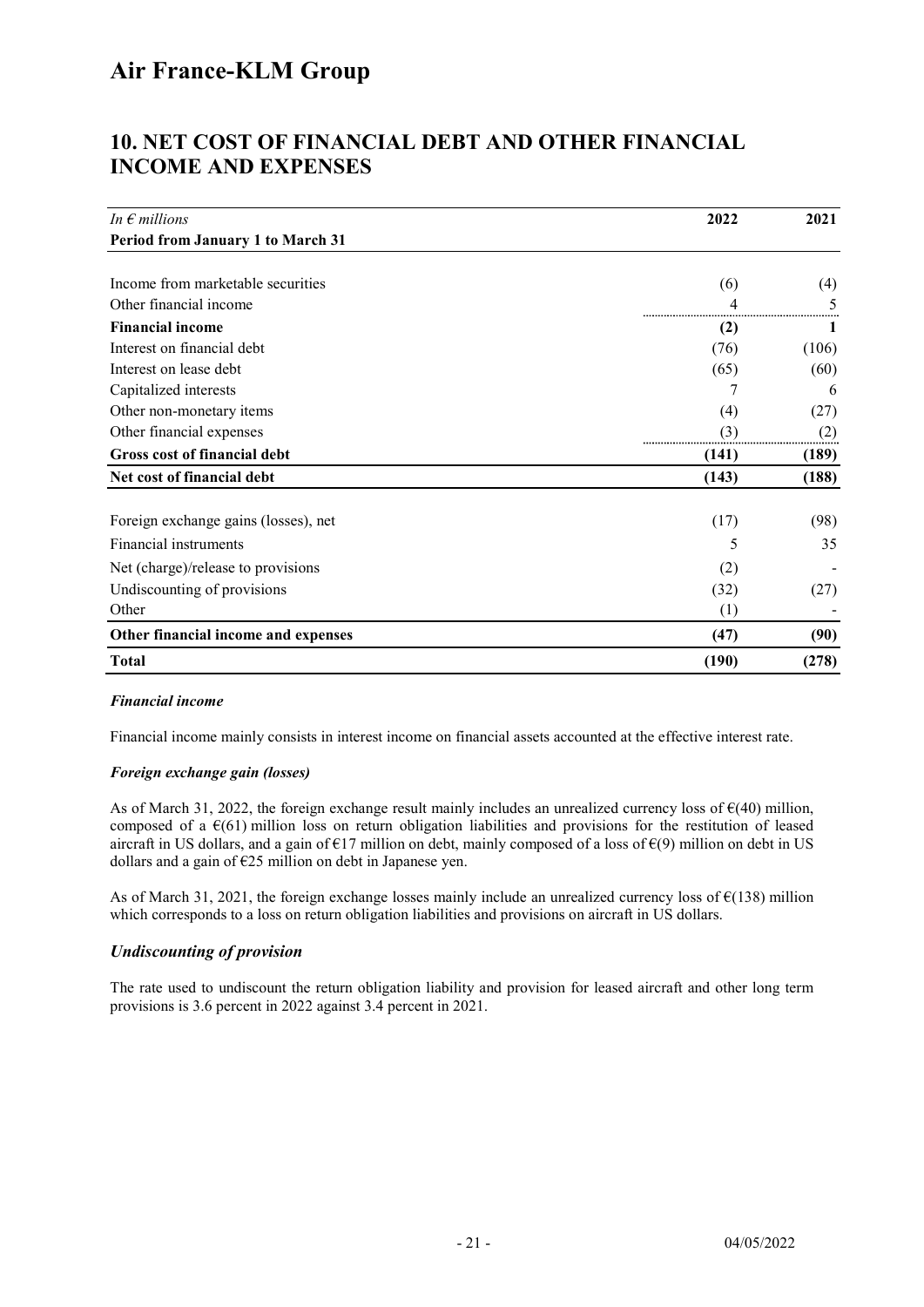### 11. INCOME TAXES

### 11.1. Income tax charge

| In $\epsilon$ millions                                          | 2022                     | 2021 |
|-----------------------------------------------------------------|--------------------------|------|
| <b>Period from January 1 to March 31</b>                        |                          |      |
| Current tax (expense) / income                                  | (4)                      | (3)  |
| Change in temporary differences                                 |                          | (8)  |
| (Use / de-recognition) / recognition of tax loss carry forwards | $\overline{\phantom{0}}$ |      |
| Deferred tax income / (expense)                                 |                          | (8)  |
| <b>Total</b>                                                    | (4)                      | Ш    |

The current income tax charge relates to the amounts paid or payable in the short term to the tax authorities for the period, in accordance with the regulations prevailing in various countries and any applicable treaties.

#### • French fiscal group

In France, the corporate tax rate is 25.83 percent for 2022 (versus 28.41 percent for 2021). Tax losses can be carried forward for an unlimited period. However, the amount of fiscal loss recoverable each year is limited to 50 percent of the profit for the period beyond the first million euros. The Group limits its recoverability horizon on the deferred tax losses of the French fiscal group to a period of five years, consistent with its strategic plan.

The deferred tax assets position on tax losses remains stable versus December 31, 2021 at €285 million resulting from the medium and long-term uncertainty of the pace of recovery in activity leading the Group to keep its deferred tax asset recognition policy unchanged.

Subsequently, an amount of  $\epsilon$ 97 million of deferred tax assets related to tax losses and temporary differences has not been recognized for the period ended March 31, 2022 (including €83 million through income statement).

#### Dutch fiscal group

In the Netherlands, the tax rate is 25.8 percent in 2022 (versus 25 percent in 2021).

Under income tax law in the Netherlands, the maximum future period for utilising tax losses carried forward is indefinite as from January 1, 2022. However, the amount of fiscal loss recoverable each year is limited to 50 percent of the profit for the period beyond the first million euros.

The deferred tax assets position on tax losses remains stable versus December 31, 2021 at  $\epsilon$ 57 million. In view of the medium and long-term uncertainty of the pace of recovery in activity, the Group has limited the recognition of deferred tax assets for additional tax losses in the period. Subsequently, an amount of  $\epsilon$ 20 million of deferred tax assets has not been recognized for the three-month period ended March 31, 2022.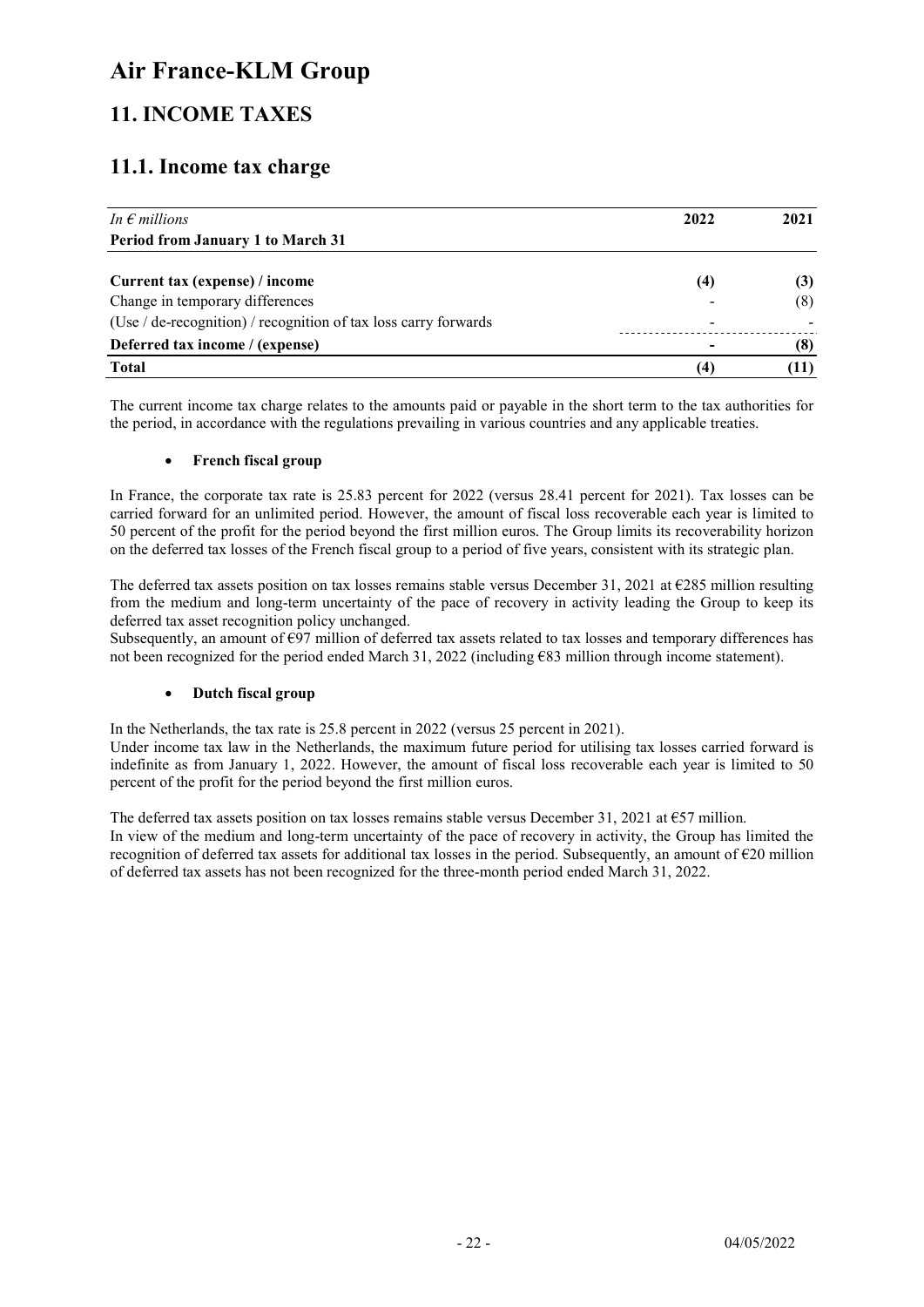### 11.2. Effective tax rate

The difference between the standard and effective tax rate applied in France is detailed as follows:

| In $\epsilon$ millions                                              | 2022     | 2021           |  |
|---------------------------------------------------------------------|----------|----------------|--|
| <b>Period from January 1 to March 31</b>                            |          | restated $(1)$ |  |
| Income before tax                                                   | (546)    | (1,465)        |  |
| Standard tax rate in France                                         | 25.83%   | 28.41%         |  |
| Theoretical tax calculated based on the standard tax rate in France | 141      | 416            |  |
| Differences in French / foreign tax rates                           | (2)      | (18)           |  |
| Non-deductible expenses or non-taxable income                       | (42)     | (18)           |  |
| Write-off of deferred tax assets                                    | (103)    | (392)          |  |
| CVAE impact                                                         | (2)      | (1)            |  |
| Other                                                               | 4        | 2              |  |
| Income tax expenses                                                 | (4)      | (11)           |  |
| Effective tax rate                                                  | $-0.7\%$ | $-0.7\%$       |  |

 $\overline{^{(1)}$  See note 1 in notes to the consolidated financial statements.

# 12. CASH, CASH EQUIVALENTS AND BANK OVERDRAFTS

| In $\epsilon$ millions                                                            | As of March 31, | As of December<br>31, |
|-----------------------------------------------------------------------------------|-----------------|-----------------------|
|                                                                                   | 2022            | 2021                  |
| Liquidity funds (SICAV) (assets at fair value through profit and loss)            | 4,135           | 3,688                 |
| Bank deposits and term accounts (assets at fair value through profit<br>and loss) | 1,265           | 1,113                 |
| Cash in hand                                                                      | 1,819           | 1,857                 |
| Total cash and cash equivalents                                                   | 7,219           | 6,658                 |
| Bank overdrafts                                                                   | (3)             | (4)                   |
| Cash, cash equivalents and bank overdrafts                                        | 7.216           | 6,654                 |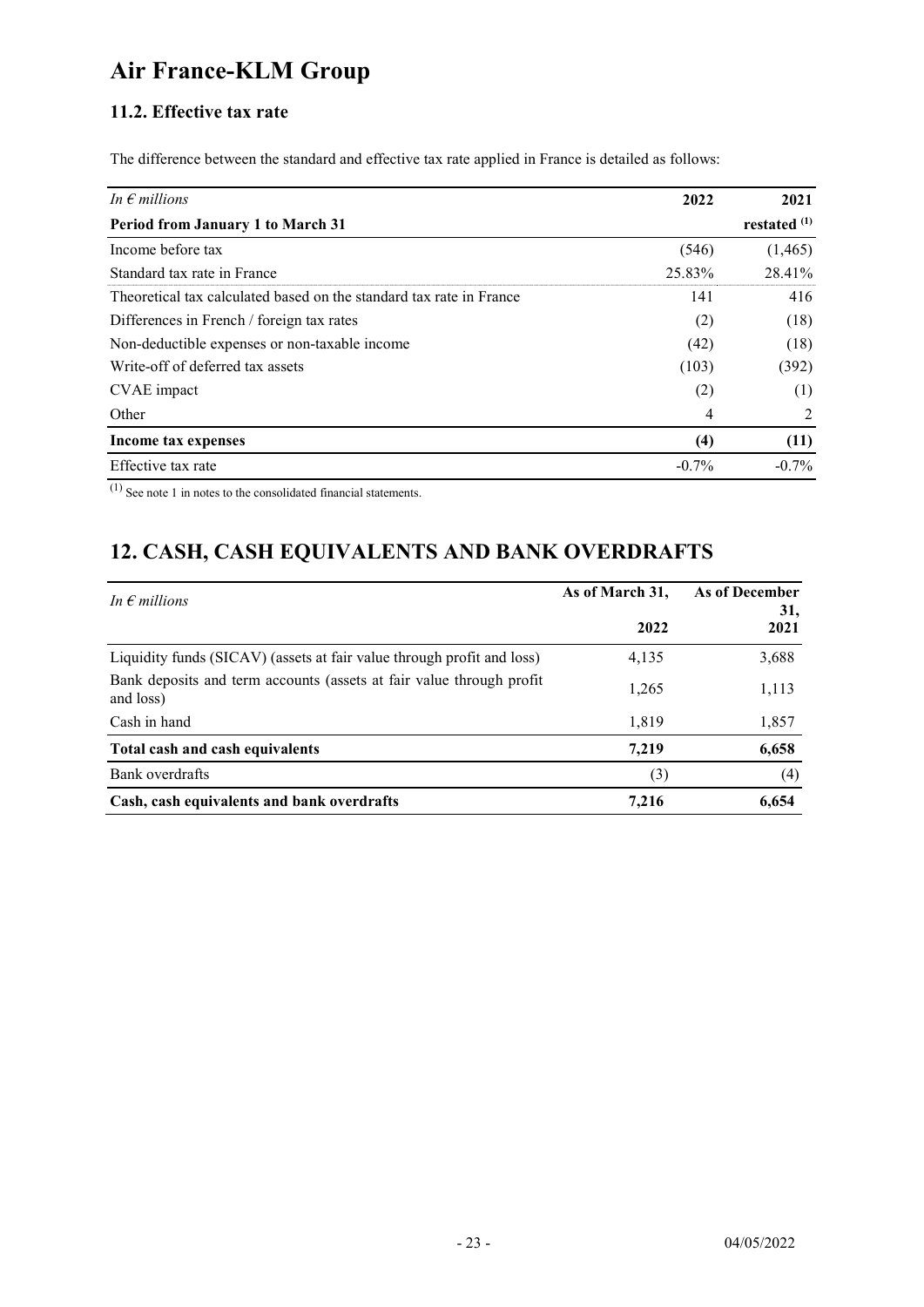## 13. FINANCIAL LIABILITIES

| In $\epsilon$ millions                                        |                       | As of March 31, 2022     |              | As of December 31, 2021 |                              |              |
|---------------------------------------------------------------|-----------------------|--------------------------|--------------|-------------------------|------------------------------|--------------|
|                                                               | <b>Non</b><br>current | Current                  | <b>Total</b> | <b>Non</b><br>current   | Current                      | <b>Total</b> |
| Perpetual subordinated loan in Japanese yens                  | 148                   |                          | 148          | 153                     |                              | 153          |
| Perpetual subordinated loan in Swiss francs                   | 365                   | $\overline{\phantom{a}}$ | 365          | 363                     |                              | 363          |
| OCEANE (convertible bonds)                                    | 479                   | $\blacksquare$           | 479          | 476                     |                              | 476          |
| <b>Bonds</b>                                                  | 1,681                 | 361                      | 2,042        | 1,678                   | 361                          | 2,039        |
| Debt on financial leases with bargain option                  | 3,033                 | 394                      | 3,427        | 2,901                   | 404                          | 3,305        |
| Loans guaranteed by the French and the Dutch<br><b>States</b> | 4,303                 | $\blacksquare$           | 4,303        | 4,310                   | $\qquad \qquad \blacksquare$ | 4,310        |
| States loan                                                   | 279                   | $\overline{\phantom{a}}$ | 279          | 278                     |                              | 278          |
| Other debt                                                    | 1,150                 | 167                      | 1,317        | 1,114                   | 340                          | 1,454        |
| Accrued interest                                              |                       | 146                      | 146          | 1                       | 110                          | 111          |
| <b>Total - Financial liabilities</b>                          | 11,438                | 1,068                    | 12,506       | 11,274                  | 1,215                        | 12,489       |

#### Change in financial liability

| In $\epsilon$ millions                                              | December 31,<br>2021 | <b>New</b><br>financial<br>liability | Non<br>monetary<br>change | Reimbursement<br>of financial<br>liability | Currency<br>translation<br>adjustment | Other                        | March 31<br>2022 |
|---------------------------------------------------------------------|----------------------|--------------------------------------|---------------------------|--------------------------------------------|---------------------------------------|------------------------------|------------------|
| Perpetual subordinated<br>loan in Japanese yens and<br>Swiss francs | 516                  |                                      |                           |                                            | (3)                                   |                              | 513              |
| <b>OCEANE</b>                                                       | 476                  |                                      | 3                         |                                            |                                       |                              | 479              |
| <b>Bonds</b>                                                        | 2,039                |                                      | $\overline{\phantom{0}}$  |                                            | 3                                     | $\qquad \qquad \blacksquare$ | 2,042            |
| Debt on financial leases<br>with bargain option                     | 3,305                | 242                                  | 3                         | (110)                                      | (12)                                  | (1)                          | 3,427            |
| Loans guaranteed by the<br>French and the Dutch states              | 4,310                |                                      | (7)                       |                                            |                                       |                              | 4,303            |
| States loans                                                        | 278                  |                                      | 1                         |                                            |                                       |                              | 279              |
| Other long-term debt                                                | 1,454                | 49                                   | 6                         | (194)                                      | 1                                     | 1                            | 1,317            |
| Accrued interest                                                    | 111                  |                                      |                           |                                            | $\overline{a}$                        | 35                           | 146              |
| <b>Total - Financial</b><br>liabilities                             | 12,489               | 291                                  | 6                         | (304)                                      | (11)                                  | 35                           | 12,506           |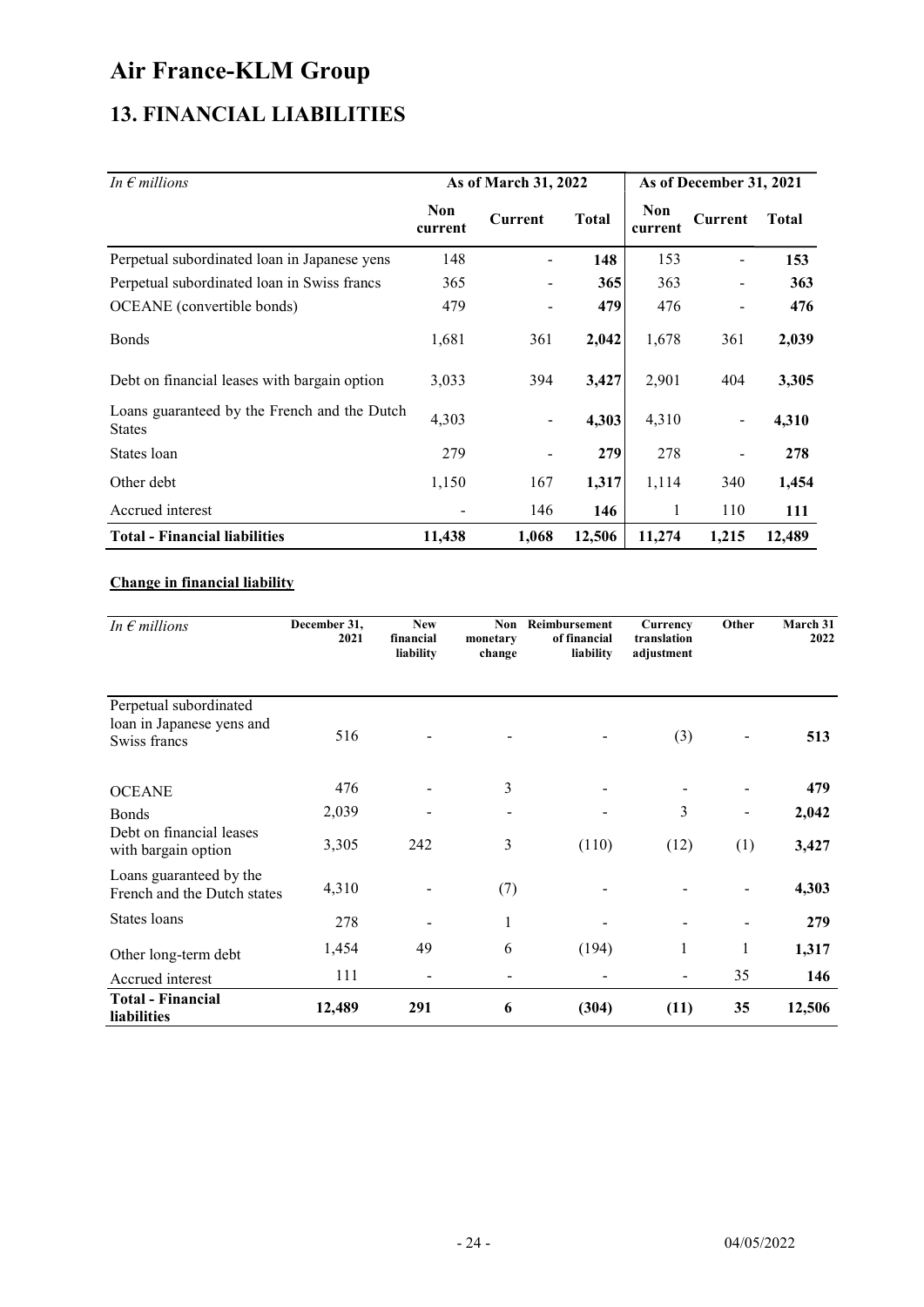# Maturity Analysis

The financial liability maturities breaks down as follows:

| In $\epsilon$ millions |        | As of March 31, As of December 31, |
|------------------------|--------|------------------------------------|
|                        | 2022   | 2021                               |
| Maturities in          |        |                                    |
| year Y                 | 934    |                                    |
| $Y+1$                  | 1,460  | 1,215                              |
| $Y+2$                  | 2,787  | 1,401                              |
| $Y+3$                  | 3,488  | 2,767                              |
| $Y+4$                  | 1,408  | 3,470                              |
| Over 4 years           | 2,429  | 3,636                              |
| <b>Total</b>           | 12,506 | 12,489                             |

The perpetual subordinated loan in Swiss francs and Japanese yens are included in the line "Over 4 years".

### 14. NET DEBT

| In $\epsilon$ millions                        | <b>Notes</b> |        | March 31, December 31, |
|-----------------------------------------------|--------------|--------|------------------------|
|                                               |              | 2022   | 2021                   |
| Current and non-current financial liabilities | 13           | 12,506 | 12,489                 |
| Current and non-current lease debt            |              | 3,847  | 3,749                  |
| Accrued interest                              |              | (162)  | (128)                  |
| Deposits related to financial liabilities     |              | (101)  | (99)                   |
| Deposits related to lease debt                |              | (89)   | (85)                   |
| Derivatives impact on debt                    |              | (18)   | (14)                   |
| Gross financial liability (I)                 |              | 15,983 | 15,912                 |
| Cash and cash equivalents                     | 12           | 7,219  | 6,658                  |
| Marketable securities <sup>(1)</sup>          |              | 185    | 189                    |
| Pledged liquidity $(1)$                       |              | 323    | 324                    |
| Triple A bonds <sup>(1)</sup>                 |              | 604    | 529                    |
| Bank overdrafts                               | 12           | (3)    | (4)                    |
| Liquidities net of undrawn credit lines (II)  |              | 8,328  | 7,696                  |
| Net debt (I-II)                               |              | 7,655  | 8,216                  |

(1) Included in "Others financial assets".